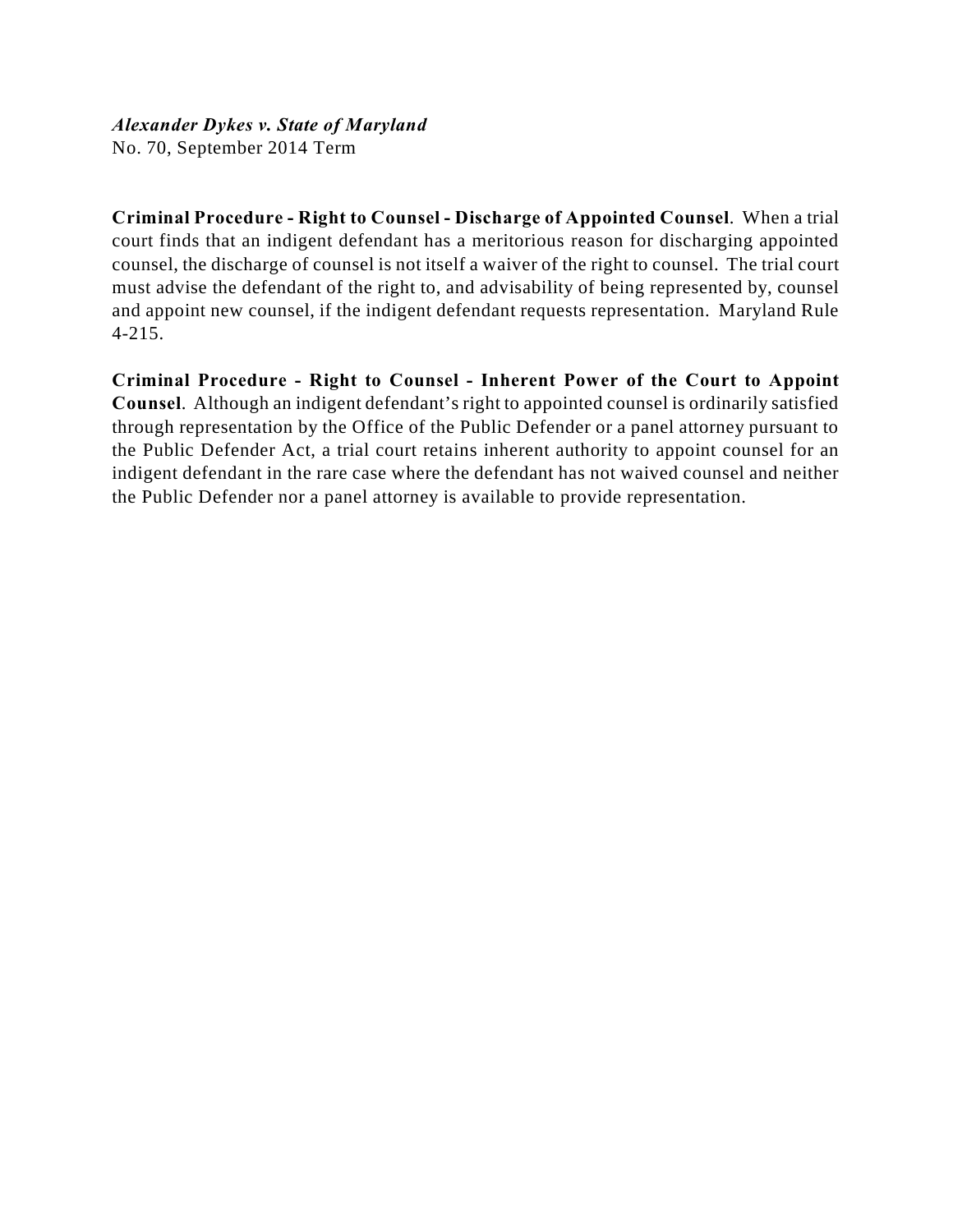Circuit Court for Baltimore County Case No. 03-K-11-006626 IN BU Argued: April 8, 2015

### IN THE COURT OF APPEALS OF MARYLAND

No. 70

September Term, 2014

ALEXANDER DYKES

v.

STATE OF MARYLAND

Barbera, C.J. \*Harrell Battaglia Greene Adkins McDonald Watts,

JJ.

Opinion by McDonald, J. Watts, J., concurs

Filed: August 27, 2015

\*Harrell, J., now retired, participated in the hearing and conference of the case while an active member of this Court; after being recalled pursuant to the Constitution, Article IV, Section 3A, he also participated in the decision and adoption of this opinion.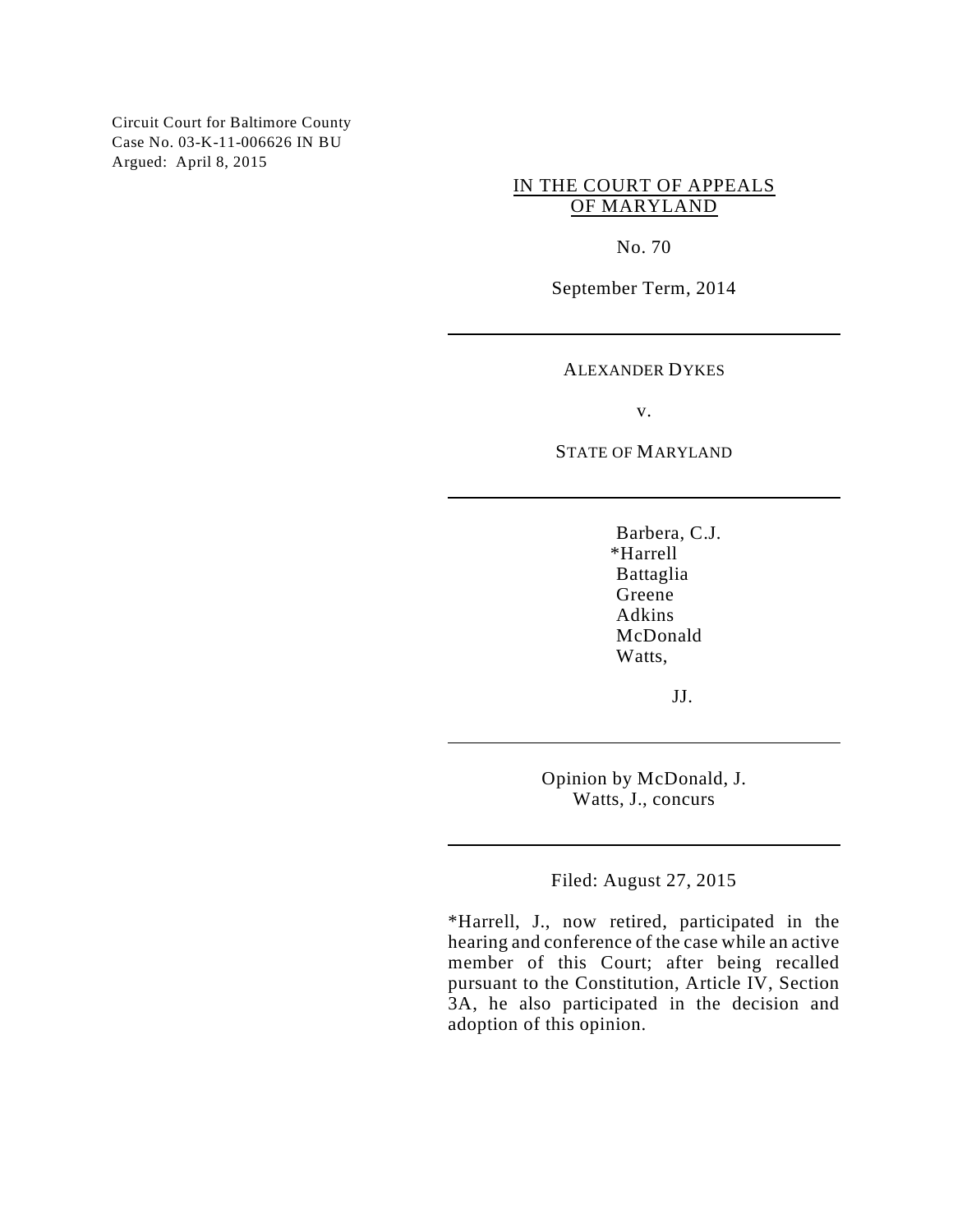In a criminal case, the assistance of counsel is a fundamental, constitutional right. The following four statements, all related to that right, are true:

1. A defendant has a right to counsel, but may waive that right.

2. An indigent defendant has a right to free appointed counsel, but has no right to select counsel of his or her choice.

3. In Maryland, the right to appointed counsel is ordinarily satisfied pursuant to the Public Defender Act by assignment of an assistant public defender or a panel attorney, and, on rare occasion, pursuant to the inherent power of the trial court to appoint counsel.

4. A defendant has a right to self-representation, but it may be unwise to exercise that right.

There is a tension among those propositions, particularly when an indigent defendant seeks to discharge appointed counsel and makes contradictory statements about his or her reasons and intentions. Maryland Rule 4-215(e) is designed to help trial courts navigate that no man's land. A key guidepost is whether the trial court finds the reason for discharging counsel to be "meritorious." An indigent defendant entitled to free appointed counsel might have a meritorious reason for discharging counsel and, if so, retains the right to appointed counsel. If the reason for the discharge is not meritorious, the defendant may be deemed to waive counsel if he or she proceeds with the discharge.

In this case, an indigent defendant, whose mental competency was questioned by the court and counsel at several junctures, appeared before a series of different judges concerning his dissatisfaction with appointed counsel. Collectively, the Circuit Court was more than attentive to his complaints and concerns about counsel and was scrupulous in advising him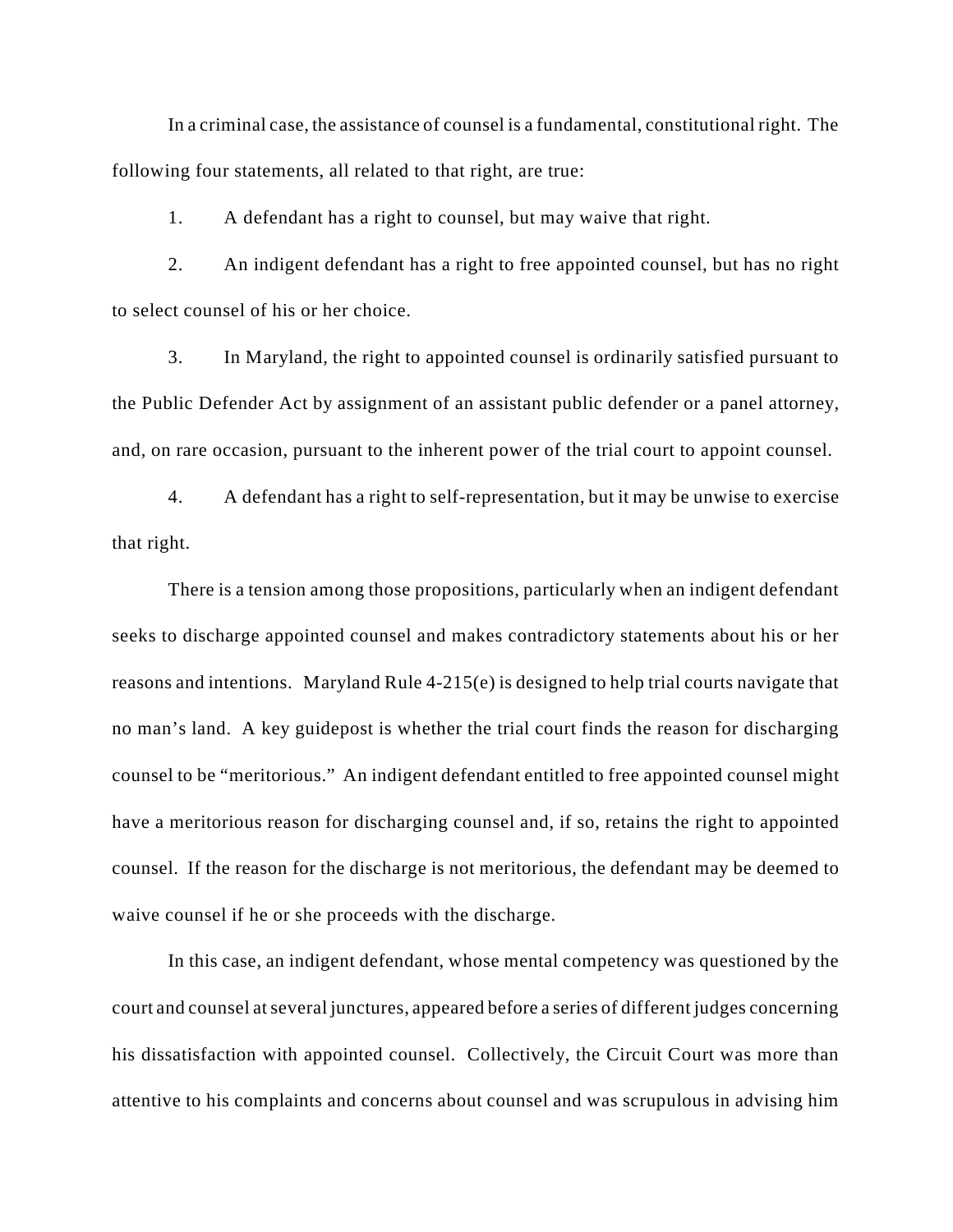about his right to, and the advisability of, having counsel. A mis-step, however, occurred when, upon finding that his reason for discharging an assistant public defender was "meritorious," the court treated his decision to discharge that counsel as a waiver of counsel, despite his clear requests for counsel. The defendant was subsequently convicted at a trial in which he represented himself. Accordingly, we must reverse his conviction and remand for appointment of counsel and a new trial.

### **I**

#### **Background**

#### *A. Right to Counsel in Criminal Cases*

The right of a defendant in a criminal case to counsel is guaranteed by the Sixth Amendment to the United States Constitution and Article 21 of the Maryland Declaration of Rights.<sup>1</sup> That right also protects a defendant's decision to proceed *pro se*. In other words, a criminal defendant "has an independent constitutional right to have the effective assistance of counsel and to reject that assistance and defend himself." *Williams v. State*, 321 Md. 266, 270-71, 582 A.2d 803 (1990). A defendant may waive the right to counsel if the defendant does so knowingly and voluntarily. *Fowlkes v. State*, 311 Md. 586, 589, 536 A.2d 1149 (1988). But "courts indulge every reasonable presumption against its waiver." *Parren v. State*, 309 Md. 260, 263, 523 A.2d 597 (1987). If a defendant cannot afford counsel when

<sup>&</sup>lt;sup>1</sup> The Sixth Amendment says, "In all criminal prosecutions, the accused shall enjoy the right … to have the Assistance of Counsel for his defense." U.S. Constitution, Amendment VI. Article 21 provides "That in all criminal prosecutions, every man hath a right … to be allowed counsel." Maryland Declaration of Rights, Article 21.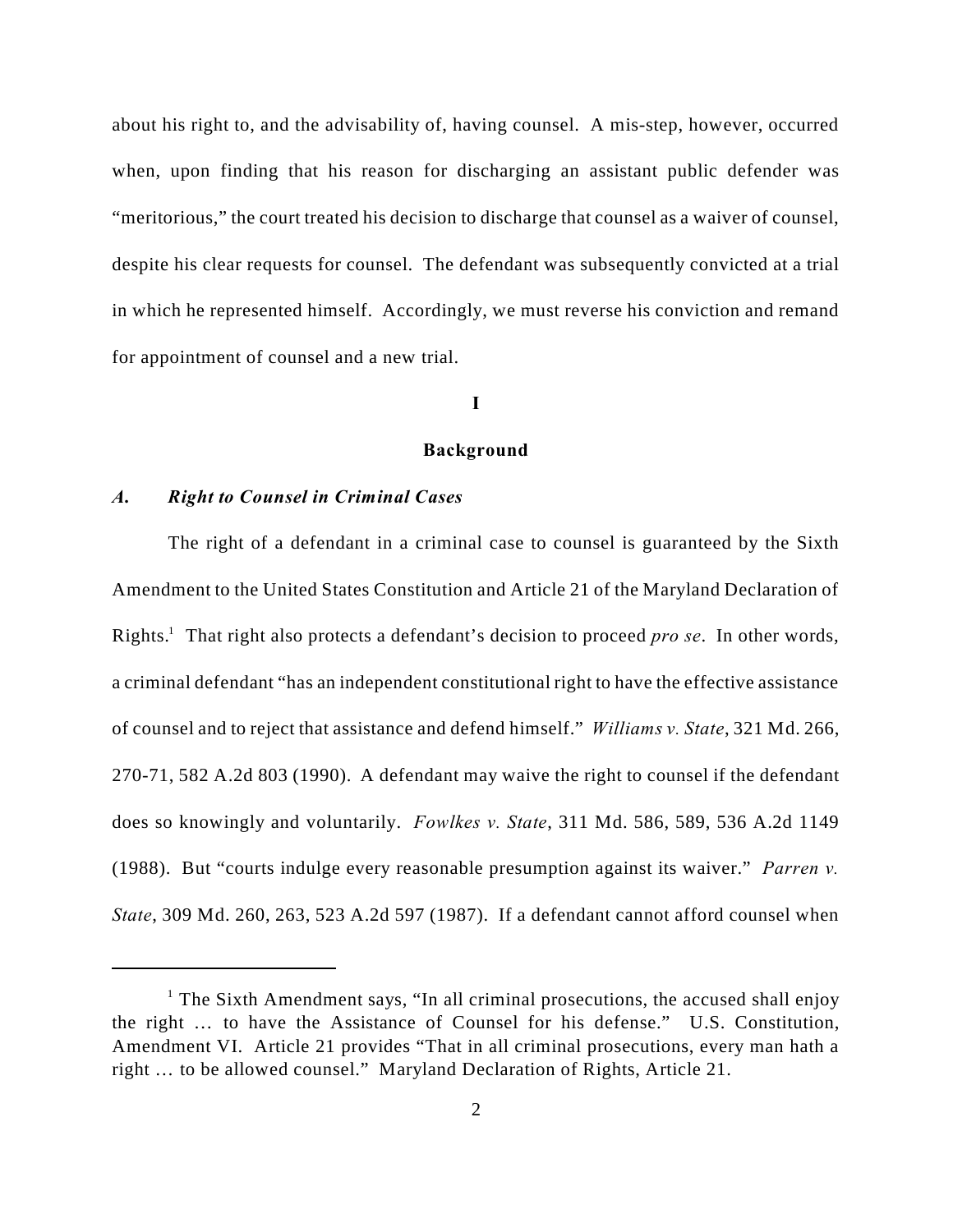the charges carry a risk of incarceration, the defendant has a right to counsel appointed at government expense. *Gideon v. Wainwright*, 372 U.S. 335 (1963); *Argersinger v. Hamlin*, 407 U.S. 25 (1972).

 While an indigent defendant is entitled to appointed counsel, that right should not be mistaken for a right to select the attorney of one's choice. *State v. Brown*, 342 Md. 404, 413, 676 A.2d 513 (1996). The right to counsel "guarantee[s] an effective advocate for each criminal defendant rather than … ensur[ing] that a defendant will inexorably be represented by the lawyer whom he prefers." *Alexis v. State*, 437 Md. 457, 475, 87 A.3d 1243 (2014) (quoting *Wheat v. United States*, 486 U.S. 153, 159 (1988)).

## *B. Office of the Public Defender*

To carry out the constitutional guarantee, the General Assembly created the Office of the Public Defender ("OPD") in 1971 to ensure representation for indigent criminal defendants.<sup>2</sup> Chapter 209, Laws of Maryland 1971, *now codified* at Maryland Code, Criminal Procedure Article ("CP"), §16-101 *et seq.* The OPD may provide representation through its own staff of assistant public defenders, or through a panel attorney – a private attorney qualified and willing to provide representation, paid with public funds. CP §§16- 204, 16-208. In either case, an indigent defendant is not entitled to a specific appointed attorney. *See State v. Campbell*, 385 Md 616, 627-28, 870 A.2d 217 (2005).

 $^2$  An "indigent individual" is someone who "cannot provide the full payment of an attorney and all other necessary expenses of representation" without "undue financial hardship," as verified by OPD. CP  $\S$ §16-101(d), 16-210.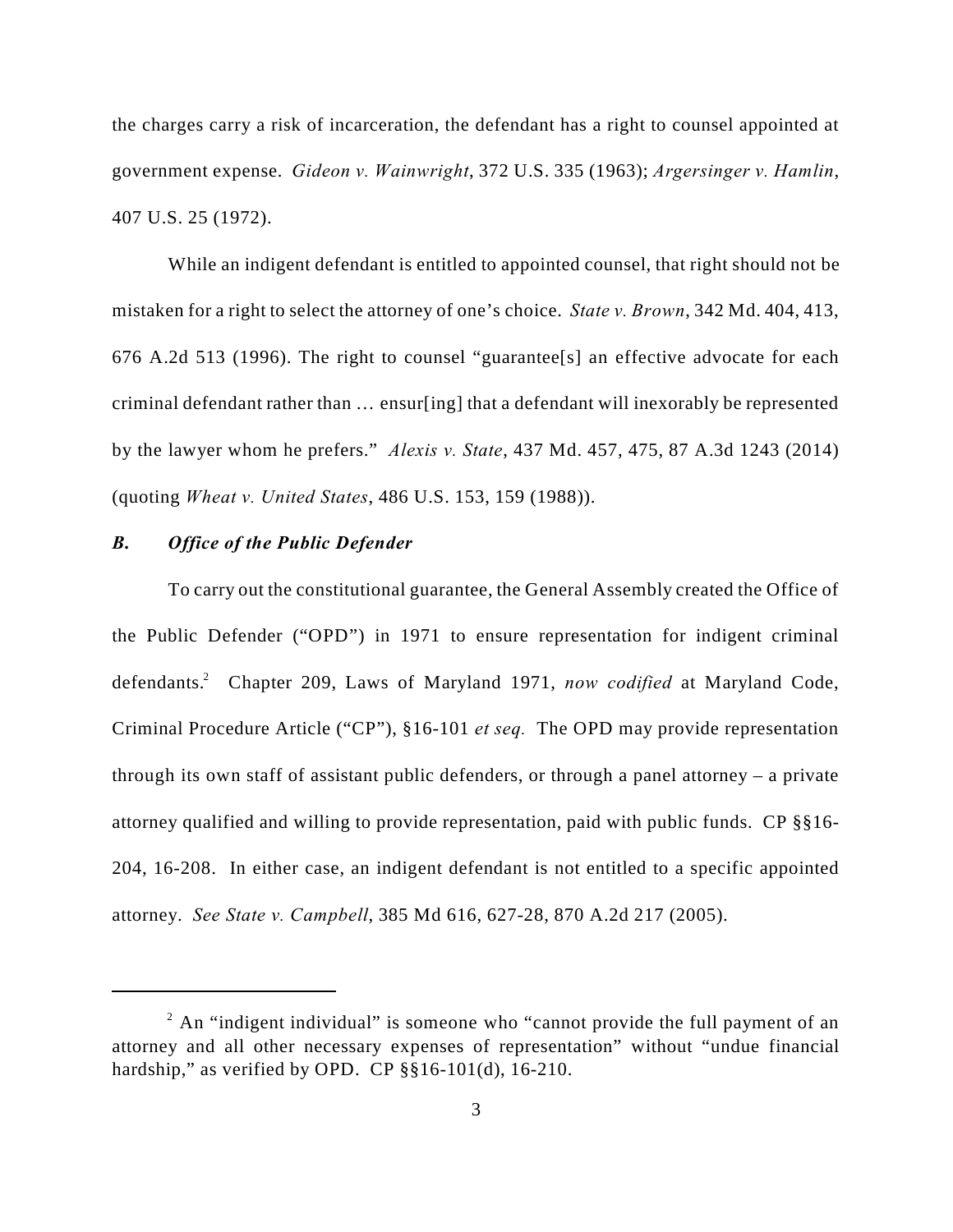### *C***.** *Trial Judge's Inherent Authority to Appoint Counsel*

There is authority, inherent in the nature of the judicial branch of government,<sup>3</sup> for a trial court to appoint counsel in order to carry out its constitutional function. *In re Elrich S.*, 416 Md. 15, 37-38, 5 A.3d 27 (2010); *Office of Public Defender v. State*, 413 Md. 411, 434, 993 A.2d 55 (2010) (trial court, as "ultimate protector" of constitutional right to counsel, had authority to appoint attorney from OPD to represent indigent criminal when OPD declined representation); *Workman v. State*, 413 Md. 475, 489, 993 A.2d 94 (2010) (same): *Arev v. State*, 400 Md. 491, 508-09, 929 A.2d 501 (2007) (circuit court has inherent power to appoint counsel in post-conviction proceeding for DNA testing if necessary "to further the interest of justice"). This Court has recognized that "indigent defendants enjoy a constitutional and statutory entitlement to appointed representation – either by the OPD, panel attorneys or *by court-appointed counsel*." *State v. Walker*, 417 Md. 589, 604-5, 11 A.3d 811 (2011) (emphasis added). Prior to enactment of the Public Defender Act, courts exercised this

 $3$  This Court has explained that "[t]he concept of inherent authority ... is grounded in the understanding that courts must possess certain powers in order to function as courts." *Wynn v. State*, 388 Md. 423, 433, 879 A.2d 1097(2005). "The inherent powers of the court are not derived from legislative grant or specific constitutional provisions, but from the very fact that the court has been created and charged by the Maryland Constitution with certain duties and responsibilities." *Arey v. State*, 400 Md. 491, 508-9, 929 A.2d 501 (2007). As to scope, "[t]he inherent powers of the court are those powers which are necessary to exercise its jurisdiction, administer justice, and preserve its independence and integrity." 400 Md. at at 509.

Following the decisions in *Office of Public Defender* and *Workman*, the Legislature <sup>4</sup> amended CP §16-213 to preclude a court from exercising its inherent authority to appoint an attorney from the OPD. Chapter 244, Laws of Maryland 2011. Thus, a trial court may only exercise its inherent authority to appoint an attorney from outside OPD.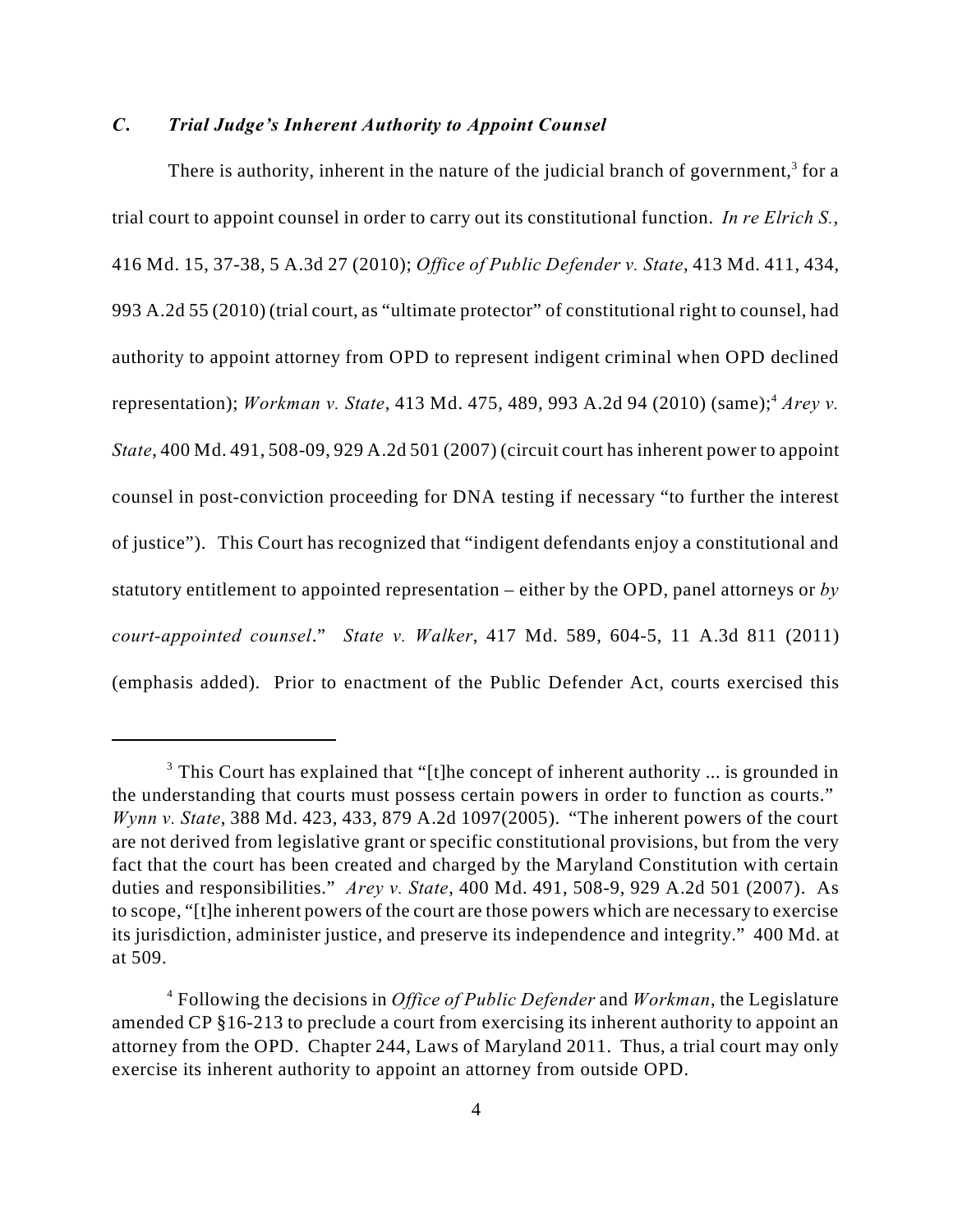authority to implement the constitutional right to counsel. *See Baldwin v. State*, 51 Md. App. 538, 549-50, 444 A.2d 1058 (1982) (describing transition from court-appointed defense counsel to the public defender system).

The Public Defender Act does not preclude a trial court from independently appointing counsel for an indigent defendant when the OPD is unable or unwilling to provide representation. In particular, nothing in the Public Defender Act prohibits a trial court from appointing a counsel for an indigent defendant if the OPD has a conflict or if it declines to provide representation. CP §16-213. But even in the absence of a conflict or a declination by the OPD, a trial court has inherent authority to appoint counsel. *In re Elrich S.*, 416 Md. at 37-40 (circuit court had "inherent power" to appoint counsel to represent a child in a delinquency proceeding).

### *D. Right of Self-Representation*

Although it may be an unwise choice, a defendant nonetheless has the right to selfrepresentation in a criminal prosecution. "The Sixth Amendment does not provide merely that a defense shall be made for the accused; it grants to the accused personally the right to make his defense." *Faretta v. California*, 422 U.S. 806, 819 (1975). The Supreme Court has noted, "The common-law rule … has evidently always been that no person charged with a criminal offence can have counsel forced upon him against his will." *Id*. at 826. Further, because the defendant "will bear the personal consequences of a conviction," the defendant "must be free personally to decide whether in his particular case counsel is to his advantage." *Id.* at 834. Thus, the right of self-representation "exists to affirm the dignity and autonomy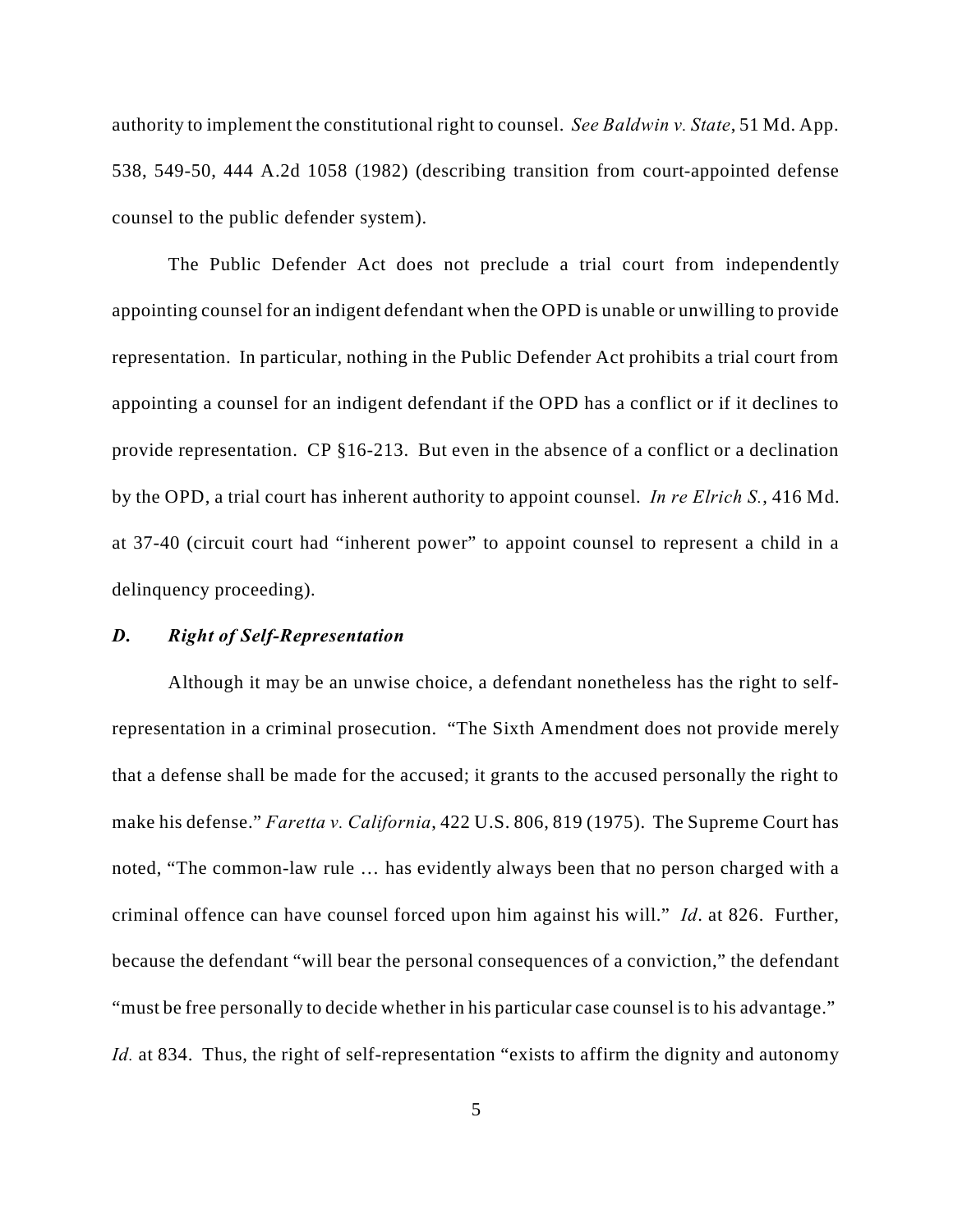of the accused and to allow the presentation of what may, at least occasionally, be the accused's best possible defense." *Parren v. State*, 309 Md. at 263. Because exercise of the right of self-representation inevitably means waiver of the right to counsel, a defendant must "clearly and unequivocally" assert the right of self-representation. *Pinkney v. State*, 427 Md. 77, 95, 46 A.3d 413 (2012).

#### *E. Maryland Rule 4-215(e)*

Maryland Rule 4-215 implements a defendant's right to waive counsel, and incorporates safeguards to ensure that the defendant is acting knowingly and voluntarily in making that choice. Maryland Rule 4-215(e) governs situations in which a defendant already is represented and seeks to discharge counsel. It states:

> If a defendant requests permission to discharge an attorney whose appearance has been entered, the court shall permit the defendant to explain the reasons for the request. If the court finds that there is a meritorious reason for the defendant's request, the court shall permit the discharge of counsel; continue the action if necessary; and advise the defendant that if new counsel does not enter an appearance by the next scheduled trial date, the action will proceed to trial with the defendant unrepresented by counsel. If the court finds no meritorious reason for the defendant's request, the court may not permit the discharge of counsel without first informing the defendant that the trial will proceed as scheduled with the defendant unrepresented by counsel if the defendant discharges counsel and does not have new counsel. If the court permits the defendant to discharge counsel, it shall comply with subsections  $(a)(1)-(4)$  of this Rule if the docket or file does not reflect prior compliance.

Parsing this rule, it can be broken down into three steps, as follows.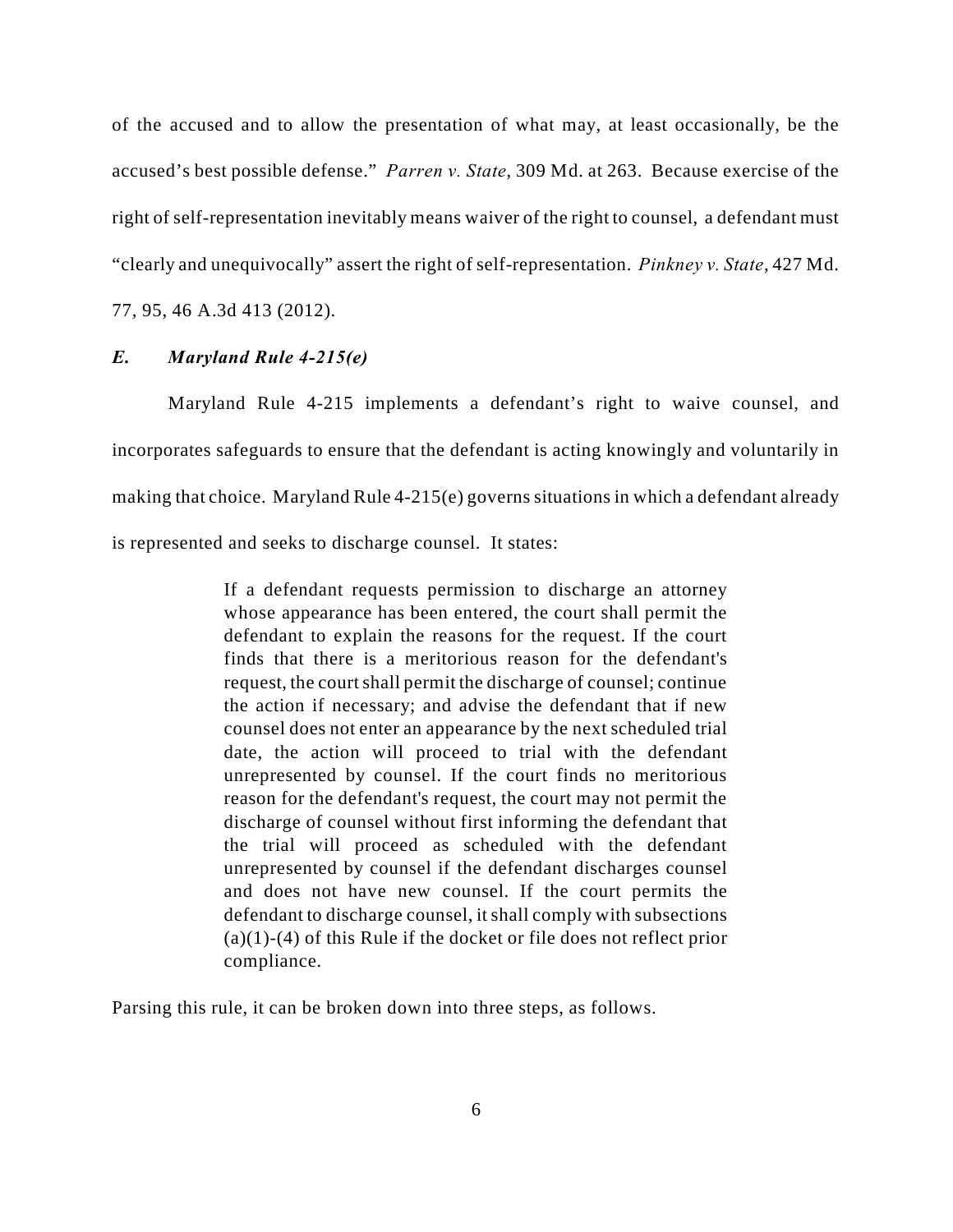### *(1) The defendant explains the reason(s) for discharging counsel*

While the rule refers to an explanation by the defendant, the court may inquire of both the defendant and the current defense counsel as to their perceptions of the reasons and need for discharge of current defense counsel.

#### *(2) The court determines whether the reason(s) are meritorious*

The rule does not define "meritorious." This Court has equated the term with "good cause." *See Gonzales v. State*, 408 Md. 515, 531-33, 970 A.2d 908 (2009); *Campbell*, 385 Md. at 627; *State v. Brown*, 342 Md. 404, 413, 676 A.2d 513 (1996). This determination – whether there is "good cause" for discharge of counsel – is "an indispensable part of subsection (e)" and controls what happens in the third step. *Williams*, 321 Md. at 273.

### *(3) The court advises the defendant and takes other action*

The court may then take certain actions, accompanied by appropriate advice to the defendant, depending on whether it found good cause for discharge of counsel – *i.e.*, a meritorious reason.

If the court finds that the defendant has a meritorious reason for discharge, the court is to:

- permit discharge of counsel
- continue the action, if necessary
- advise the defendant that, if new counsel does not enter an appearance, the defendant will be unrepresented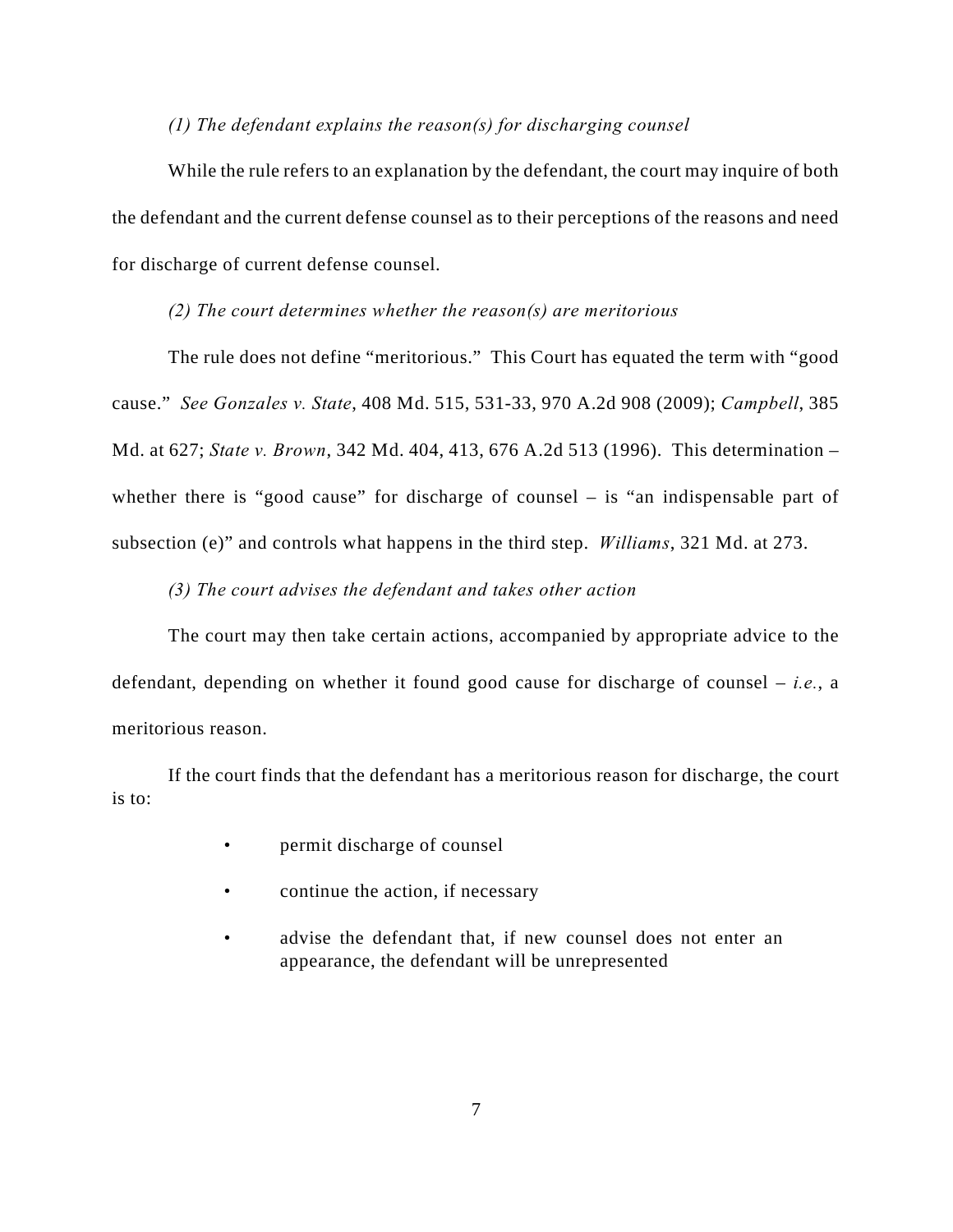• conduct further proceedings in accordance with Rule 4-215(a) which governs a defendant's first appearance in court without counsel<sup>5</sup> – if there has not been prior compliance

Thus, once a meritorious reason for discharge is found, the situation reverts – insofar as concerns the right to counsel – to that of a freshly arraigned, unrepresented defendant. The court is to "grant the request [for discharge] and, if necessary, give the defendant an opportunity to retain new counsel." *Williams*, 321 Md. at 273. In the case of an indigent defendant, this means an opportunity for new appointed counsel.

If, on the other hand, the court finds that there is no meritorious reason for discharge

of defense counsel, the court is to:

- advise the defendant that the trial will proceed as originally scheduled
- advise that the defendant will be unrepresented if the defendant discharges counsel and does not have new counsel

 $\frac{1}{5}$  Subsection (a) of the rule provides that the court shall:

- (1) Make certain that the defendant has received a copy of the charging document containing notice as to the right to counsel.
- (2) Inform the defendant of the right to counsel and of the importance of assistance of counsel.
- (3) Advise the defendant of the nature of the charges in the charging document, and the allowable penalties, including mandatory penalties, if any.
- (4) Conduct a waiver inquiry pursuant to section (b) of this Rule if the defendant indicates a desire to waive counsel.

Maryland Rule  $4-215(a)(1)-(4)$ .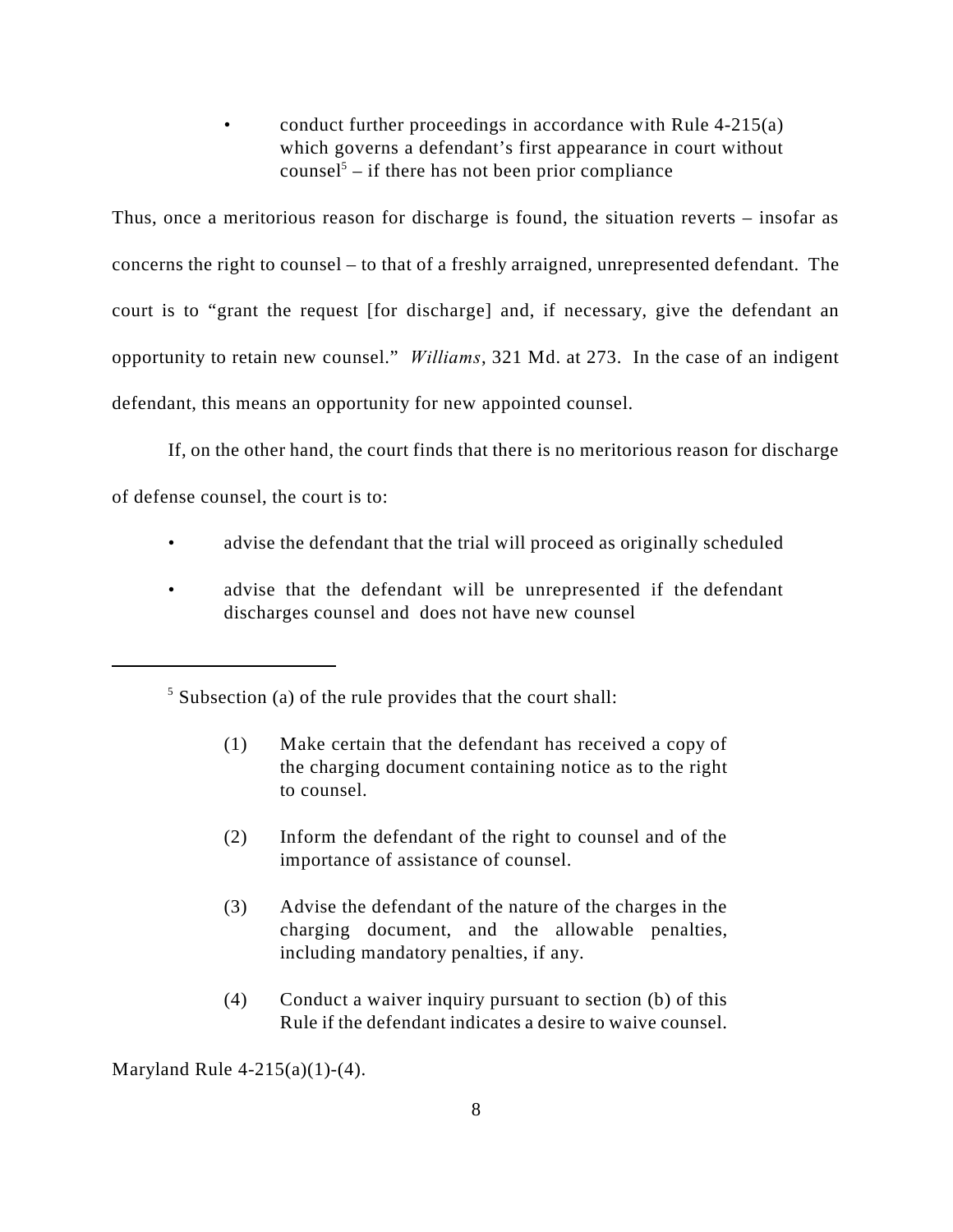• conduct further proceedings in accordance with subsection (a) of the rule – which governs a defendant's first appearance in court without counsel – if there has not been prior compliance

As is evident, in a key difference from the situation where there is a meritorious reason for discharge, the rule does not direct the court to allow a continuance. In such a situation a defendant is not entitled to substitute counsel. "Rule 4-215(e) embodies the principle ... that an *unmeritorious* discharge of counsel and request for new counsel, in an apparent effort to delay the trial, may constitute a waiver of the right to counsel" if done knowingly and voluntarily. *Fowlkes v. State*, 311 Md. at 603. In addition, while the rule speaks of the court "permitting" a defendant to discharge counsel, it has no choice if the defendant chooses to exercise the right to self-representation.<sup>6</sup> For those reasons, the rule requires the court to advise the defendant of the consequences of discharge.

It follows, therefore, that a discharge of counsel for a *meritorious* reason does not automatically constitute waiver of the right to counsel. This is distinct from non-meritorious discharge of counsel, which may constitute a waiver of counsel.

#### **II**

### **State v. Dykes**

## *A. Charges*

John Fischer left his Baltimore County home on the morning of October 7, 2010, and when he returned just before 6:00 p.m., he found that someone had broken into his house,

 $<sup>6</sup>$  If the defendant seeks a substitution of new counsel on the eve of trial, for a non-</sup> meritorious reason, the court may decline to allow it and, in the case of an indigent defendant, decline to appoint substitute counsel.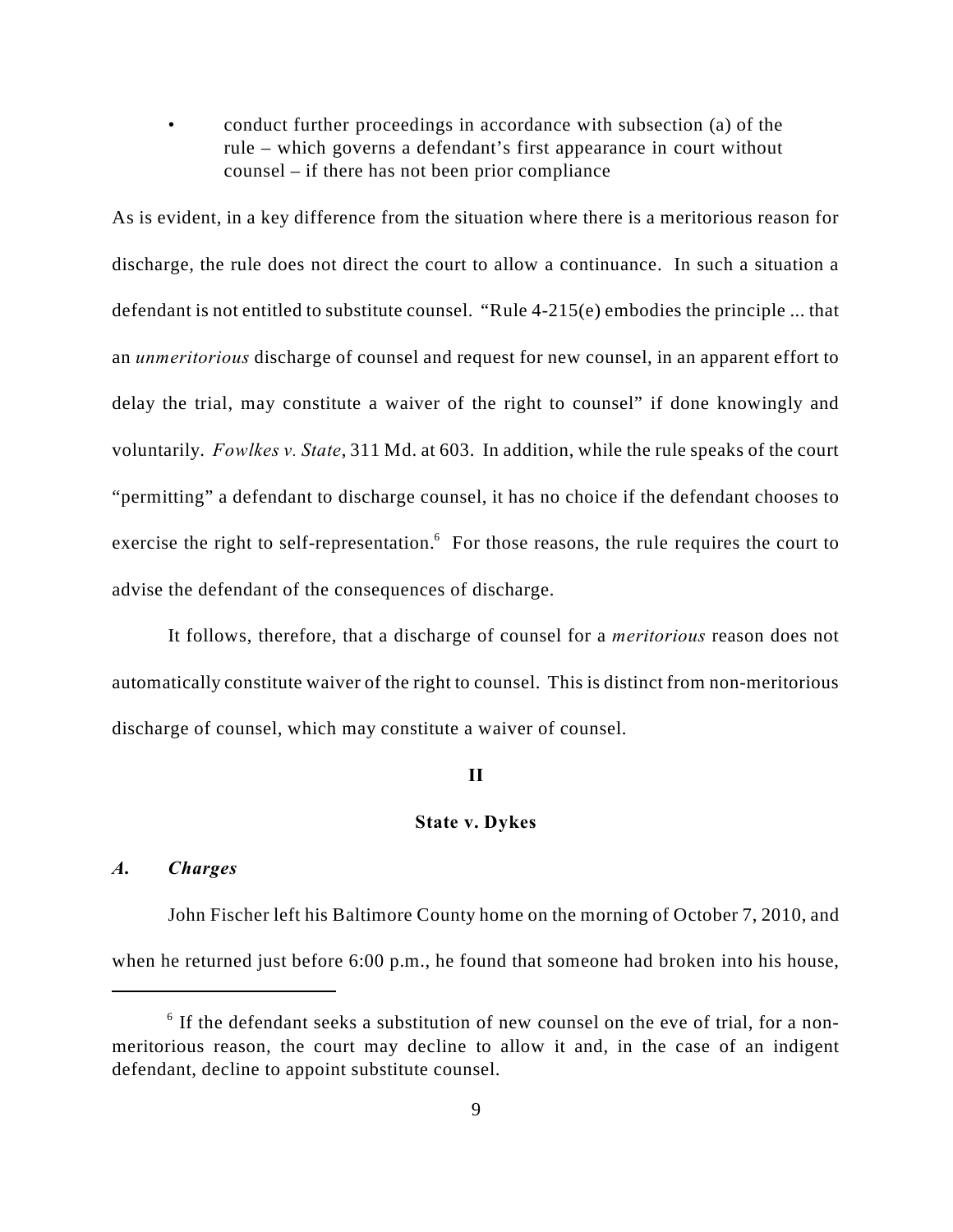ransacked it, and taken several personal items. One of the windows was broken and there was blood around that window. Investigators lifted fingerprints and processed the blood for DNA. Almost one year later, in September 2011, a detective received a match on one of the fingerprints to those of Petitioner Alexander Dykes. <sup>7</sup>

On November 21, 2011, Mr. Dykes was indicted by a grand jury on the following charges with respect to the burglary of Mr. Fischer: first degree burglary, third degree burglary, fourth degree burglary, theft of property having a value between \$1,000 and \$10,000, and malicious destruction of property with a value less than \$500.

## *B. Pre-Trial Proceedings*

Mr. Dykes appeared at approximately 10 pre-trial hearings before six different judges. At those hearings, he expressed at various times – and not always consistently – an interest in being represented by counsel, distrust of his assigned lawyer and of the OPD generally, a desire to discharge counsel, and resignation at being represented by OPD or at having to represent himself. At critical junctures he repeatedly requested the appointment of counsel. The hearings are recounted in some detail below.

### *December 20, 2011 – Arraignment (Judge Jan Marshall Alexander)*

On December 20, 2011, Mr. Dykes was arraigned in the Circuit Court for Baltimore County on the charges in the Fischer case. The court informed Mr. Dykes of his right to be represented by an attorney and told him that if he could not afford one, he could apply to the

 $\frac{1}{1}$  Investigators eventually matched the DNA from a buccal (cheek) swab of Mr. Dykes with DNA from the blood found at the crime scene.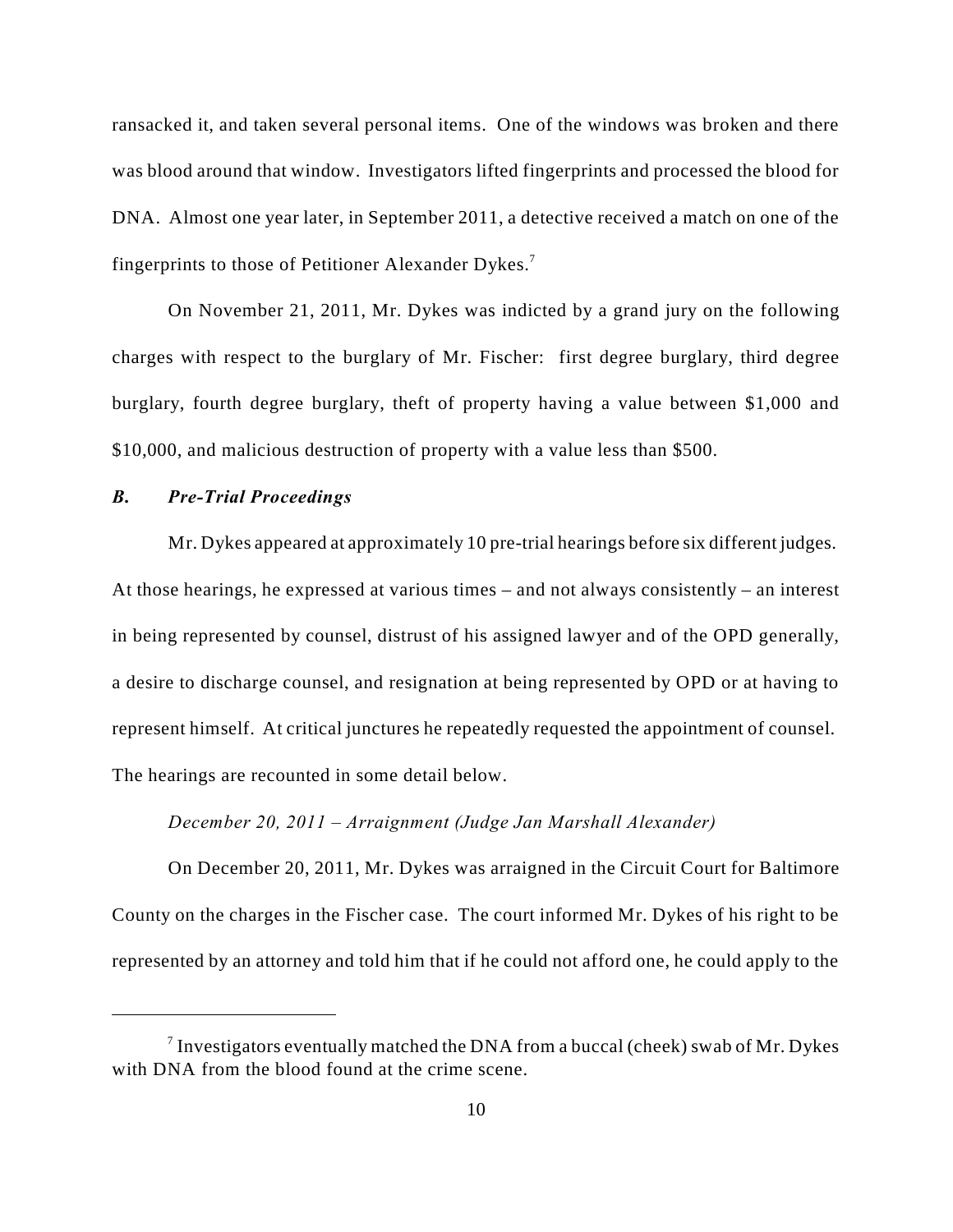OPD for free representation. Mr. Dykes stated that he had previously applied for an assistant public defender but preferred not to be represented by the OPD.

#### *January 24, 2012 – Waiver of Counsel (Judge John Grason Turnbull, II)*

One month later, Mr. Dykes appeared in court, again without counsel. The court asked if he wanted an attorney and he replied, "No, sir." The case was postponed and trial was set for two weeks later on February 8, 2012.

*Appointment of Counsel and Motion to Fire Public Defender*

One day before trial, on February 7, Mr. Dykes requested a postponement to obtain counsel. The request was unopposed, and trial was rescheduled for April 30, 2012.

On February 22, 2012, Assistant Public Defender Jerri Peyton-Braden entered her appearance as counsel for Mr. Dykes, but soon afterward Mr. Dykes filed a Motion to Fire Public Defender.

*March 19, 2012 – Motion to Discharge Counsel Withdrawn (Judge Michael J. Finifter)*

The court held a motions hearing on March 19, 2012, where Mr. Dykes, appearing with Ms. Peyton-Braden, withdrew the motion to discharge his attorney. He told the court that he had "made a mistake."

*April 30, 2012 – New Charges and Postponement (Judge Turnbull)*

In the meantime, Mr. Dykes had been charged in another case with first degree burglary, third degree burglary, fourth degree burglary, theft over \$500, and malicious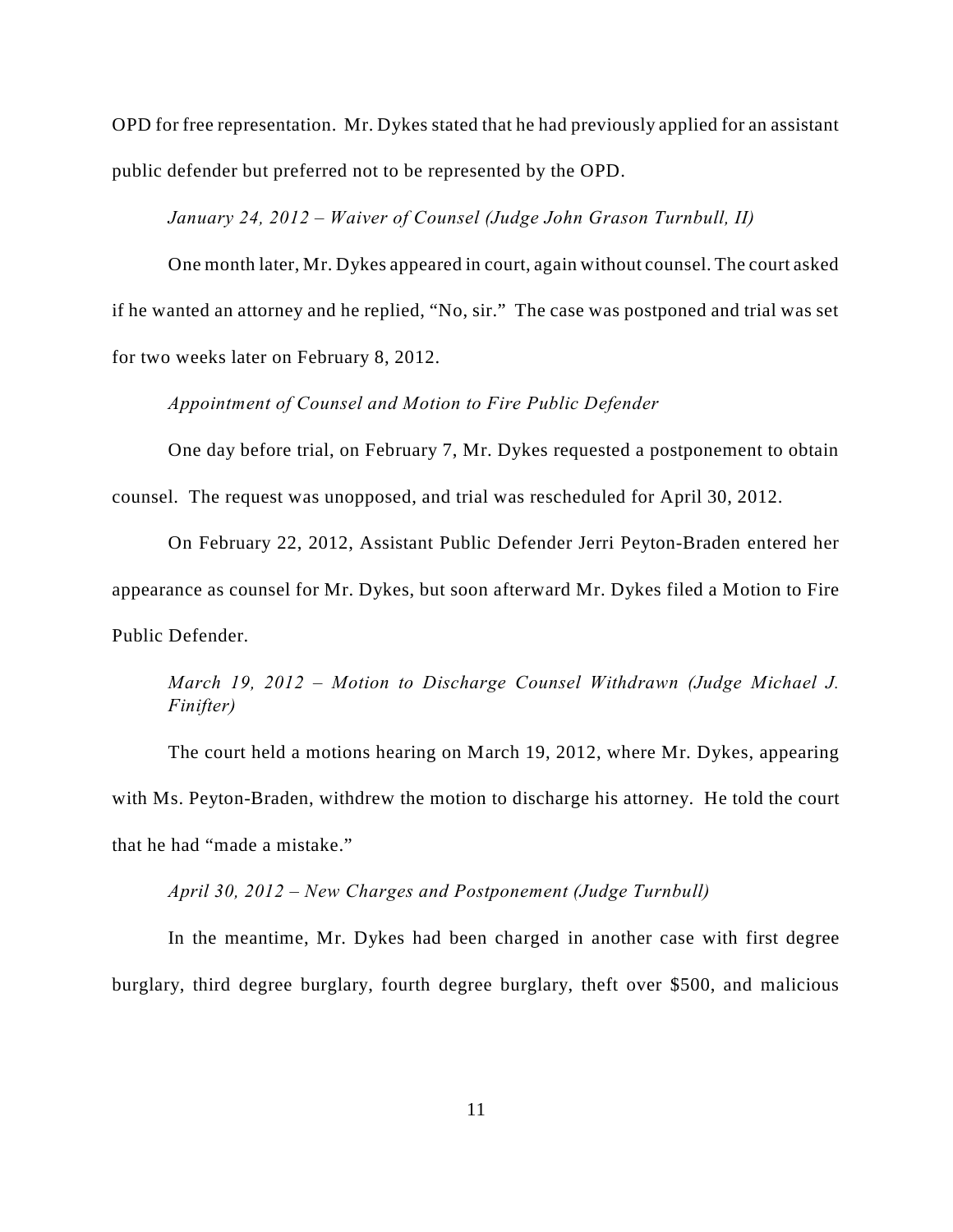destruction of property less than \$500. That case was considered with the Fischer case at each subsequent hearing, with the understanding that the cases would be tried separately.

On April 30, 2012, with Mr. Dykes' assent, both cases were postponed to give the defense additional time to prepare, with trials in both cases set for June 18, 2012. Mr. Dykes' Assistant Public Defender, Ms. Peyton-Braden, continued to represent him at this hearing.

### *June 18, 2012 – Postponement (Judge Turnbull)*

On the scheduled trial date, Mr. Dykes appeared again in court with his assistant public defender. The court granted another postponement after Ms. Peyton-Braden advised the court that she did not have discovery for one of Mr. Dykes' cases, although she thought that the State had provided it. She also indicated that she needed to review some of the evidence with Mr. Dykes and that there was further investigation that he wanted her to do. Finally, defense counsel requested that the court arraign Mr. Dykes again because of his "psychiatric issues," and the court obliged. Trial was reset for September 24, 2012.

On July 9, 2012, three weeks after the postponement hearing, Mr. Dykes filed a motion to waive counsel.

### *July 26, 2012 – Hearing on Motion to Waive Counsel (Judge Kathleen Cox)*

On July 26, 2012, Mr. Dykes again returned to court for a hearing on his motion to waive counsel. Ms. Peyton-Braden informed the court that Mr. Dykes was upset with her. She could not find DNA evidence that the State should have provided in discovery, and she did not know whether the State had failed to provide it, or she had lost it during a recent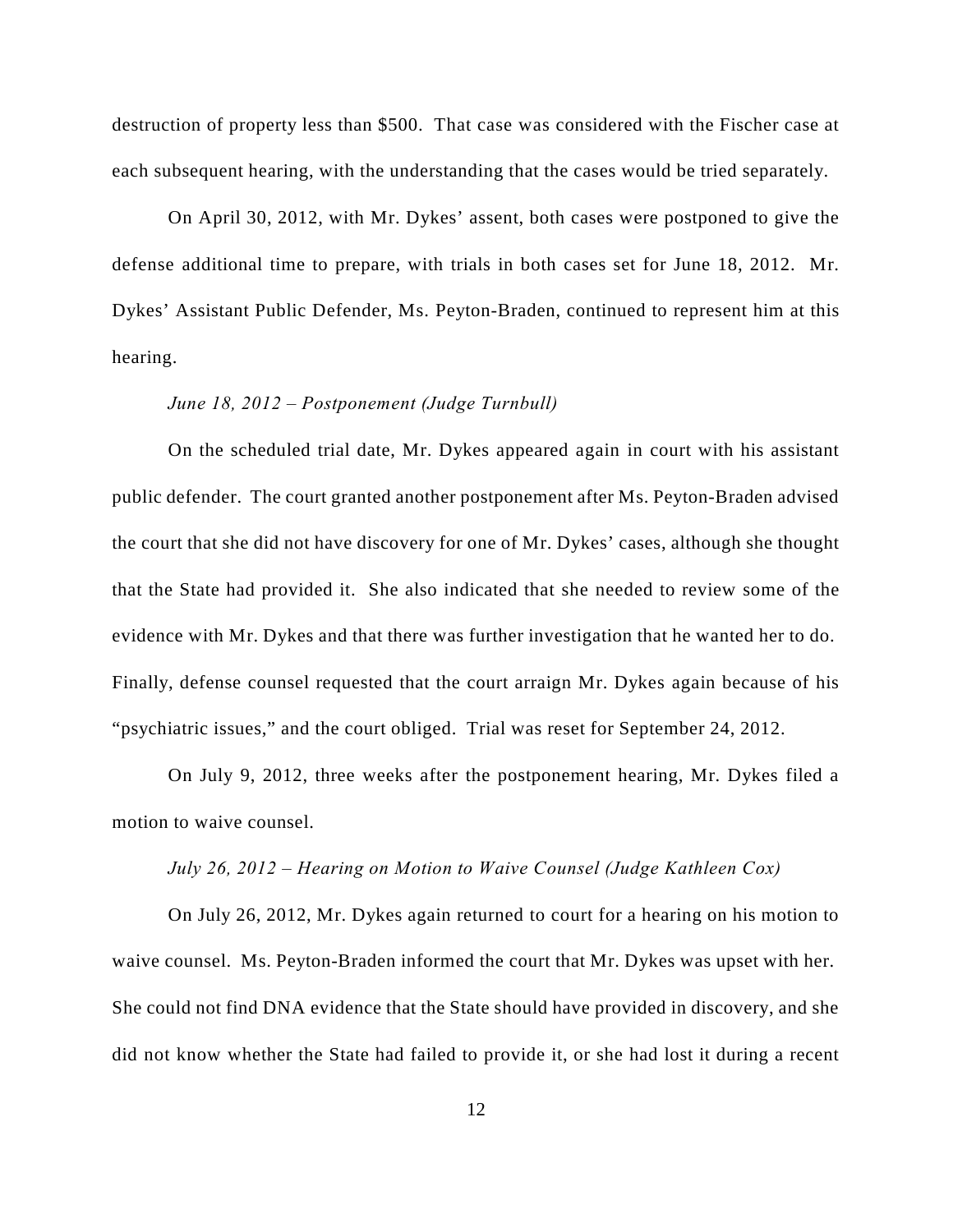move. Mr. Dykes told the court, "I'm gonna prove that she lied and I'm gonna prove that she's incompetent." In response to a question whether he wanted Ms. Peyton-Braden "to continue to represent" him, he replied, "No, I do not." Before the court could make any further inquiry, however, Mr. Dykes became agitated, asked to be deported to Canada, and was forcibly removed from the courtroom. The court ordered a competency evaluation of Mr. Dykes and another hearing concerning his representation, which was scheduled for August 9.

### *August 9, 2012 – Hearing Concerning Competency and Counsel (Judge Cox)*

The parties returned to court on August 9, 2012 for a hearing concerning Mr. Dykes' competency. The court stated that the Office of Forensic Services found Mr. Dykes competent to stand trial, and neither party objected to those findings. Mr. Dykes apologized for his conduct at the prior hearing, but reiterated his dissatisfaction with his assistant public defender. The court asked Mr. Dykes if he wished to keep Ms. Peyton-Braden as his attorney or discharge her. Ms. Peyton-Braden announced, "If Mr. Dykes discharges me he discharges the Office of the Public Defender as well." Later in the discussion, the court reiterated, "[I]f you discharge Ms. Peyton-Braden you will not get another assigned public defender. You then have the choice of either hiring an attorney at your own expense or representing yourself[.]" The court cautioned that it would be a "very bad idea" to represent himself. Mr. Dykes said that he would attempt to proceed with Ms. Peyton-Braden as his attorney, and that he would "like to try to get past this." The court determined that Mr.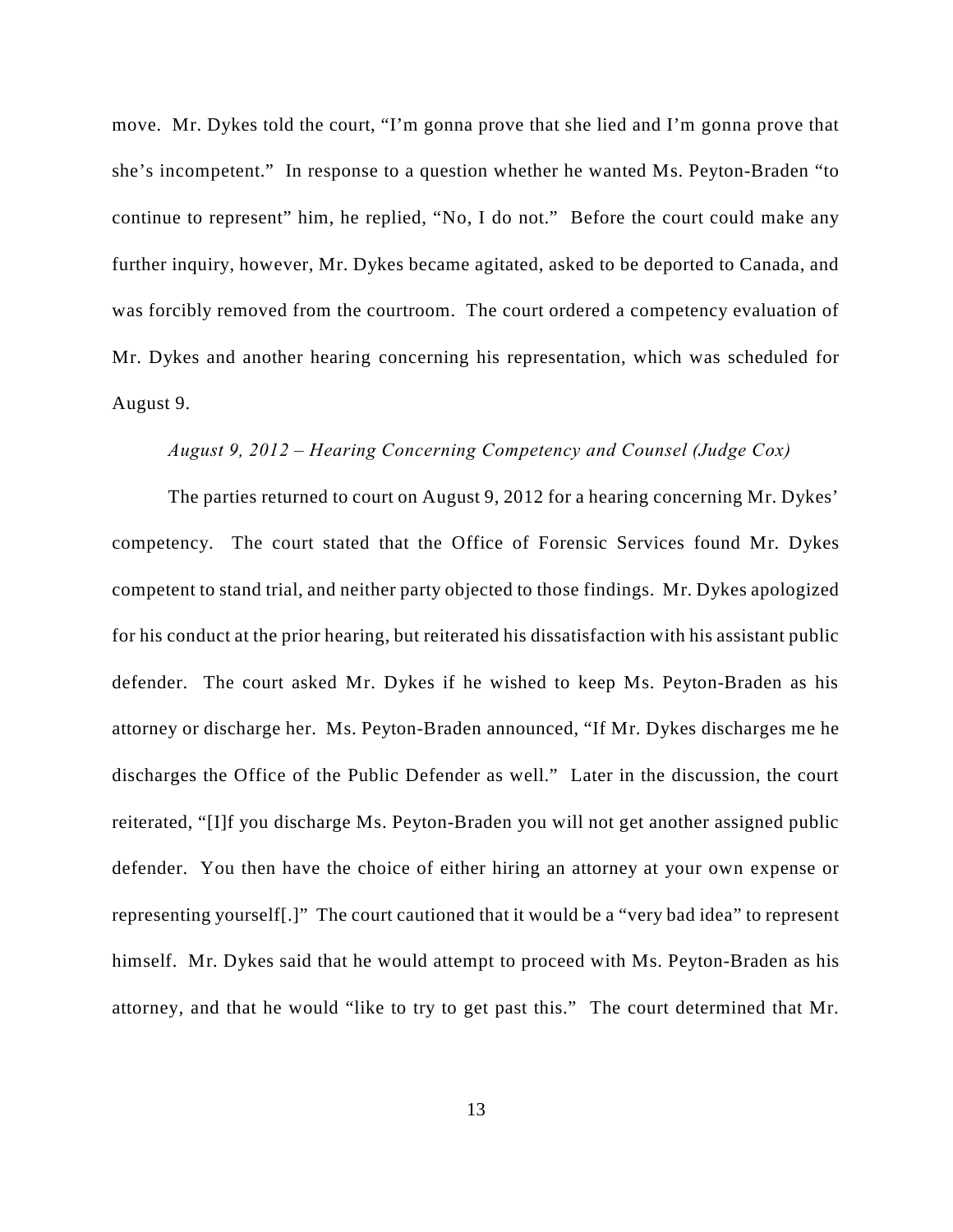Dykes did not want to discharge his attorney, and also found that there was no "good cause" for doing so. Trial was scheduled for September 24, 2012.

## *September 24, 2012 – Withdrawal of Counsel and Postponement (Judge Turnbull)*

Six weeks later, on the scheduled trial date, Ms. Peyton-Braden requested to withdraw from the case because of a personal conflict. She sought a postponement so that Mr. Dykes could be assigned a panel attorney or another assistant public defender.<sup>8</sup> She also indicated that the OPD would likely file "an incompetent to stand trial plea" and have their own doctors conduct a competency evaluation. She stated that she would like to have Mr. Dykes sent to Spring Grove or Perkins for a full examination and that the previous examination had been "very cursory." Ms. Peyton-Braden told the court that she would prepare an order and send it in for the judge's signature. On October 3, 2012, she filed The Order for Examination For Competency to Stand Trial. The case was rescheduled for December 6, 2012.

In the meantime, on October 10, 2012, Assistant Public Defender Matthew Gordon entered his appearance on behalf of Mr. Dykes, and Ms. Peyton-Braden's appearance was stricken.

# *December 6, 2012 – Hearing Concerning New Counsel (Judge Turnbull)*

At a hearing when the case returned to court on December 6, 2012, Mr. Dykes registered his dissatisfaction with Mr. Gordon. He said that he believed that the OPD altered

 $\delta$  It is not clear from the transcript whether Mr. Dykes was present at this hearing.

<sup>&</sup>lt;sup>9</sup> Spring Grove Hospital Center and Clifton T. Perkins Hospital are State-owned psychiatric residential facilities run by the Department of Health and Mental Hygiene.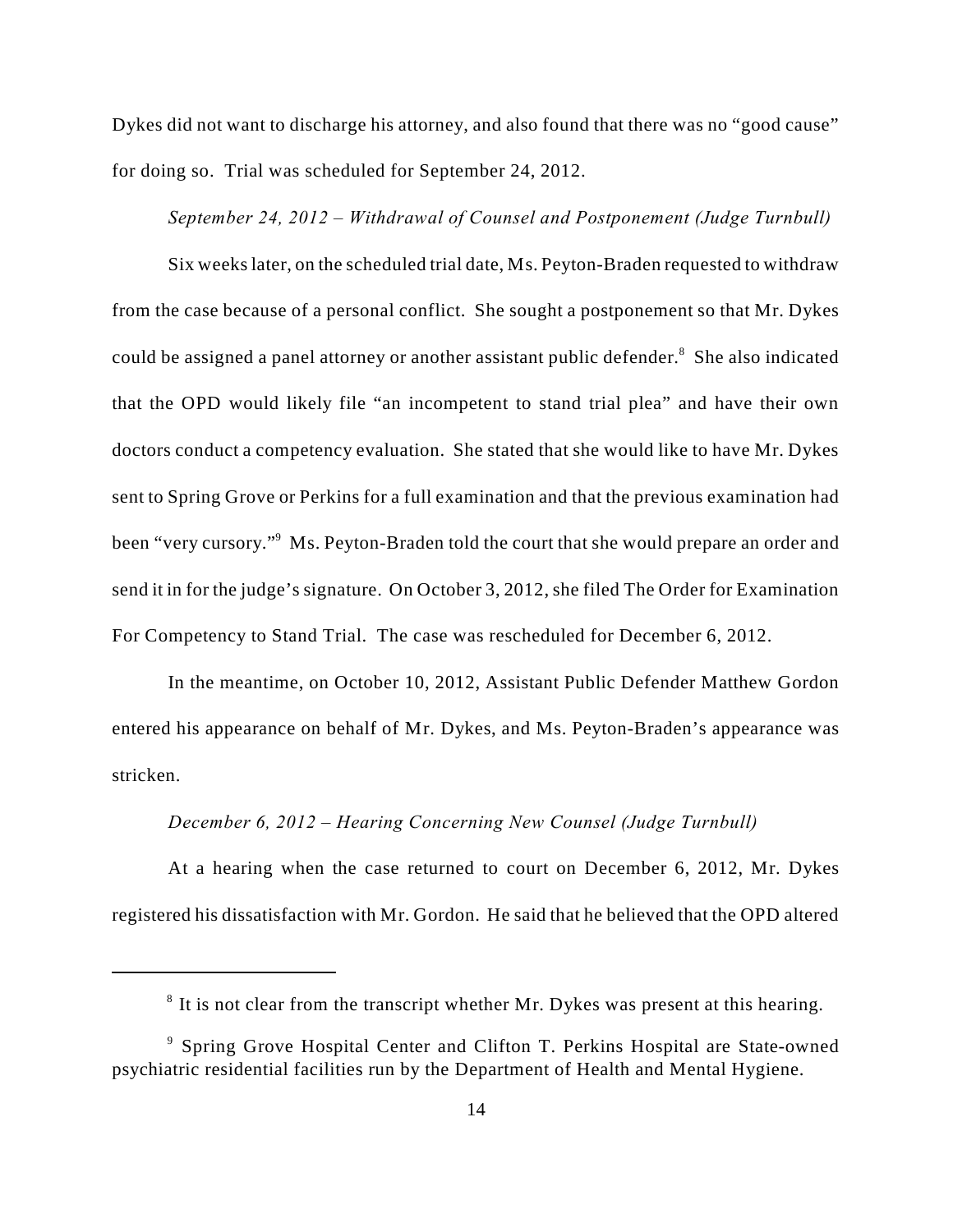paperwork to make him look guilty. He became irate, threatened to punch someone, and was removed from the courtroom. At the time, the court noted that "the Defendant has some substantial problems," and that the case may need to be specially assigned. The trial was once again postponed to March 5, 2013.<sup>10</sup>

### *March 5, 2013 – Second Competency Hearing (Judge John J. Nagle, III)*

On March 5, 2013, Mr. Dykes appeared in court and another competency hearing was conducted. His Assistant Public Defender, Mr. Gordon, argued that Mr. Dykes was not competent to stand trial under the two-part test articulated in both CP §3-101(f) and *Dusky v. United States,* 362 U.S. 402 (1960). The test requires the defendant to be able to (1) understand the proceedings *and* (2) assist in his defense. Mr. Gordon argued that, while Mr. Dykes met the first prong, he failed the second.

The defense presented the testimony of Dr. Lawrence Donner that "…this [was] the first time I ever found someone who could not work with their attorney in their own defense." Dr. Donner concluded that Mr. Dykes had brain damage, and therefore was not competent to stand trial. In response, the State submitted two expert reports finding that Mr. Dykes was competent. Judge Nagle found that Mr. Dykes met both prongs of the test and was competent to stand trial. Toward the end of the hearing, Mr. Dykes became overwrought and was again removed from the courtroom.

 $10$  There was a dispute on March 5 as to whether March 5 was set as a trial date or only as a hearing date to determine Mr. Dykes' competency. Mr. Gordon stated that, although it was set for trial on the docket, at the December 6 hearing there was no discussion that March 5 would be the actual trial date.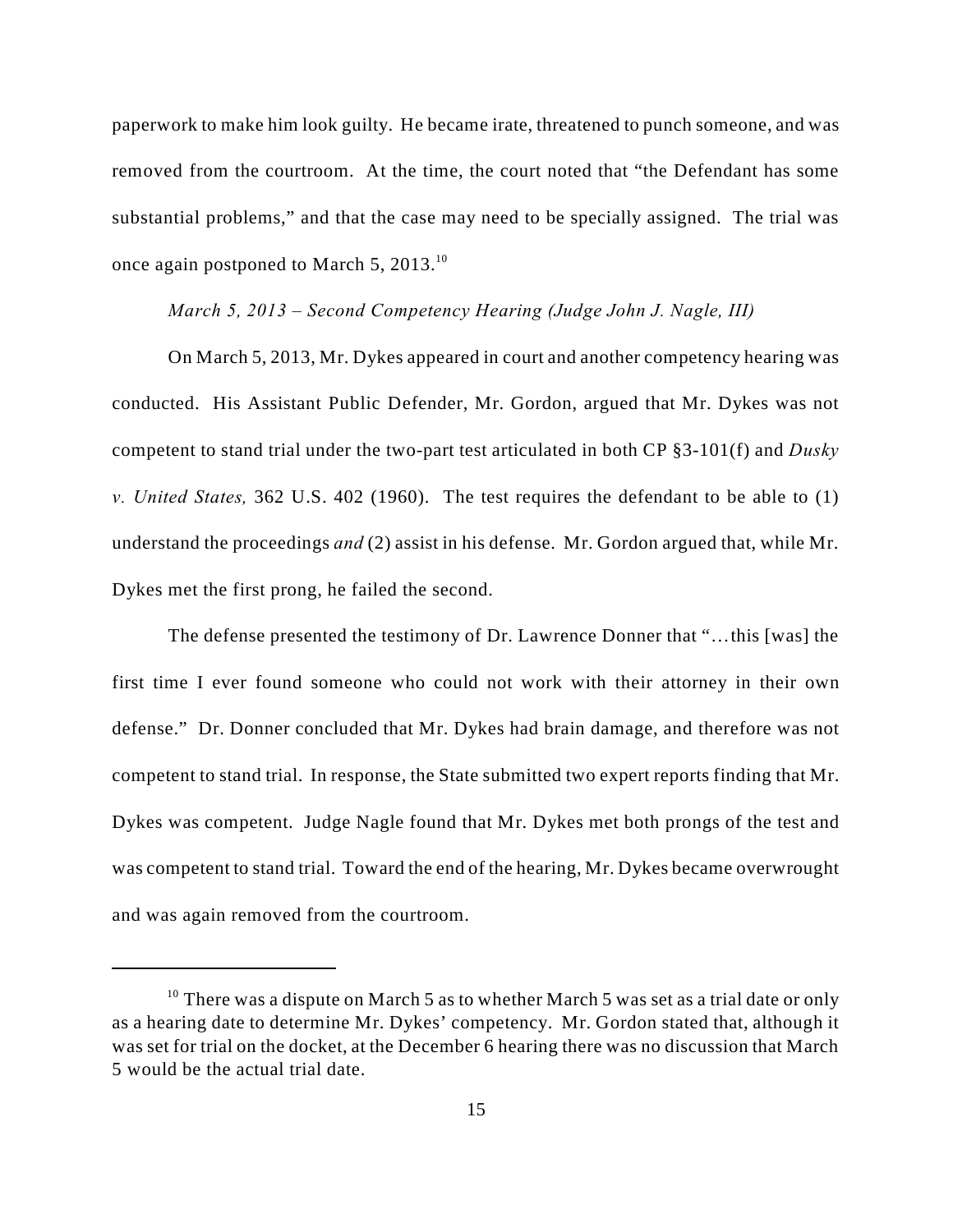*March 5, 2013 – Motion to Discharge Counsel (Judge Susan Souder)*

Later the same day, Mr. Dykes appeared before a different judge on his motion to

discharge counsel. The following dialogue took place:

| MR. DYKES: | I don't, I don't want to represent myself, but I do not<br>want the Public Defender's Office to represent me<br>because I can prove, without a shadow of a doubt, that<br>they ma[nipulated] my trial and they falsified documents.<br>And I have it right here if you will let me show you, but<br>nobody will.<br>*** |
|------------|-------------------------------------------------------------------------------------------------------------------------------------------------------------------------------------------------------------------------------------------------------------------------------------------------------------------------|
| THE COURT: | First, you are represented by an attorney. So if you wish<br>to proceed without counsel I'll make that determination.                                                                                                                                                                                                   |
| MR. DYKES: | Yes ma'am.                                                                                                                                                                                                                                                                                                              |
| THE COURT: | But you'll have, we'll have to proceed in an orderly<br>fashion.                                                                                                                                                                                                                                                        |
| MR. DYKES: | Yes ma'am.                                                                                                                                                                                                                                                                                                              |
| THE COURT: | So your choices are to be represented by the Public<br>Defender's Office, Mr. Gordon, or to represent yourself.<br>There is no third option. There are only those two<br>options.                                                                                                                                       |
| MR. DYKES: | Well I know I'm not intelligent enough to<br>Okay.<br>represent myself, --                                                                                                                                                                                                                                              |
| THE COURT: | Then you will have to be, --                                                                                                                                                                                                                                                                                            |
| MR. DYKES: | -- but I do not want this --                                                                                                                                                                                                                                                                                            |
| THE COURT: | -- you do not have that choice Mr. Dykes.                                                                                                                                                                                                                                                                               |
| MR. DYKES: | Okay. I, I, I don't want the Public Defender's Office to<br>$represent -$                                                                                                                                                                                                                                               |
| THE COURT: | Then you must represent yourself.                                                                                                                                                                                                                                                                                       |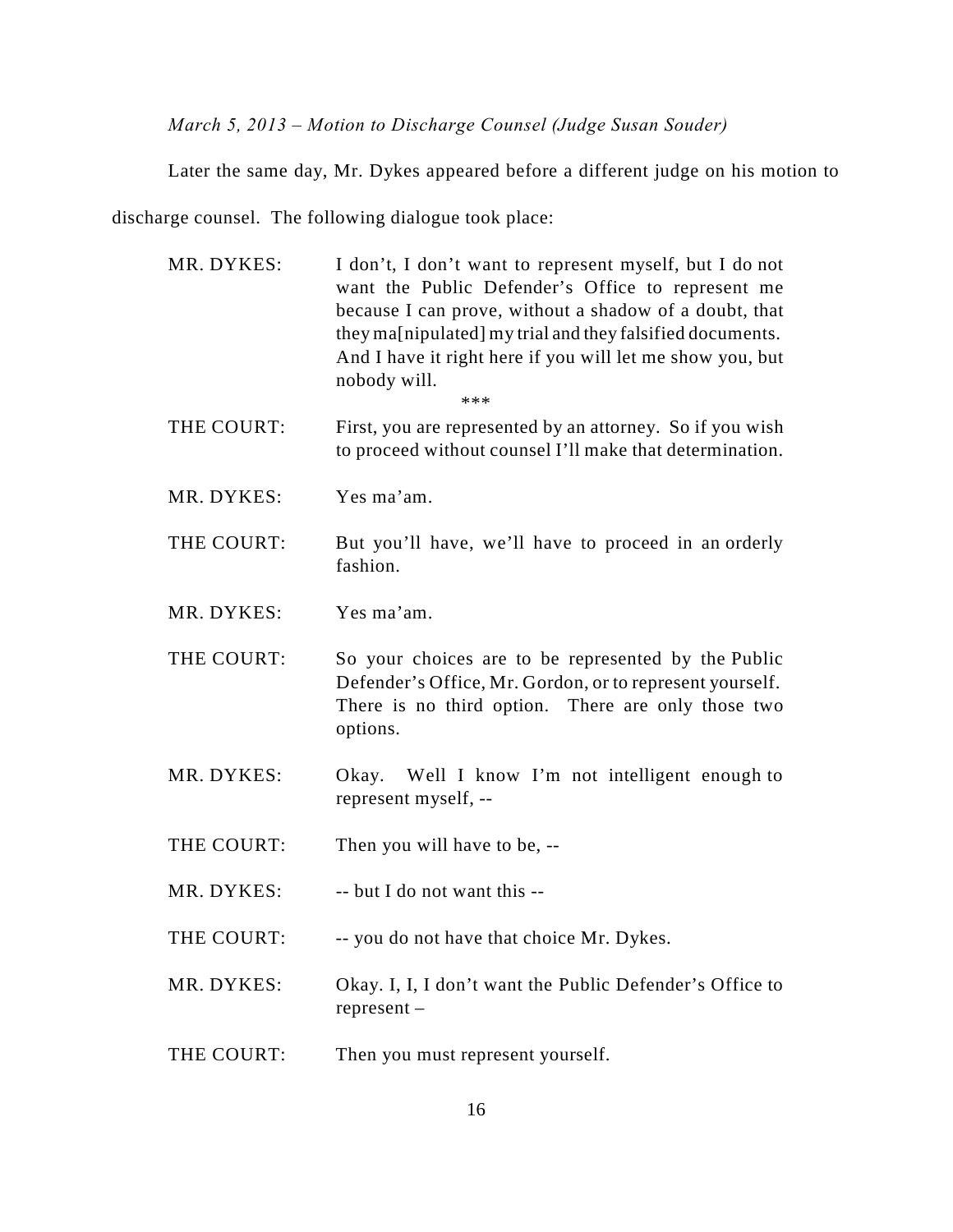| MR. DYKES: | There it'll be then.                                    |
|------------|---------------------------------------------------------|
| THE COURT: | All right.                                              |
| MR. DYKES: | But I don't wish that. I don't ask for that.            |
| THE COURT: | Well you don't have a choice.                           |
| MR. DYKES: | Okay. I don't want the public defenders to speak for me |
| THE COURT: | All right.                                              |
| MR. DYKES: | $-$ in this court.                                      |

The court then heard Mr. Dykes' reasons for distrusting the OPD which it summarized as

follows:

| THE COURT: | So Mr. Dykes, you're telling me that the reason you want  |
|------------|-----------------------------------------------------------|
|            | to fire your public defender is because you feel that the |
|            | Public Defender's Office has manipulated evidence,        |
|            | they've not been truthful with the court, you wanted to   |
|            | have a hearing and they waived your right to a hearing,   |
|            | and you feel that there's a conspiracy between the Public |
|            | Defender's Office and the State's Attorney's Office.      |
|            | Are those all the reasons why you wish to fire the Public |
|            | Defender's Office?                                        |
|            |                                                           |

MR. DYKES: Exactly.

The court confirmed that Mr. Dykes understood that he would represent himself, and clarified a few details about his case.<sup>11</sup> It then began to make a final ruling on Mr. Dykes' request to discharge counsel.

 $11$  The Assistant Public Defender reported to the court that the OPD had decided not to assign a panel attorney to Mr. Dykes because the case did not involve a conflict arising from the OPD's representation of a co-defendant.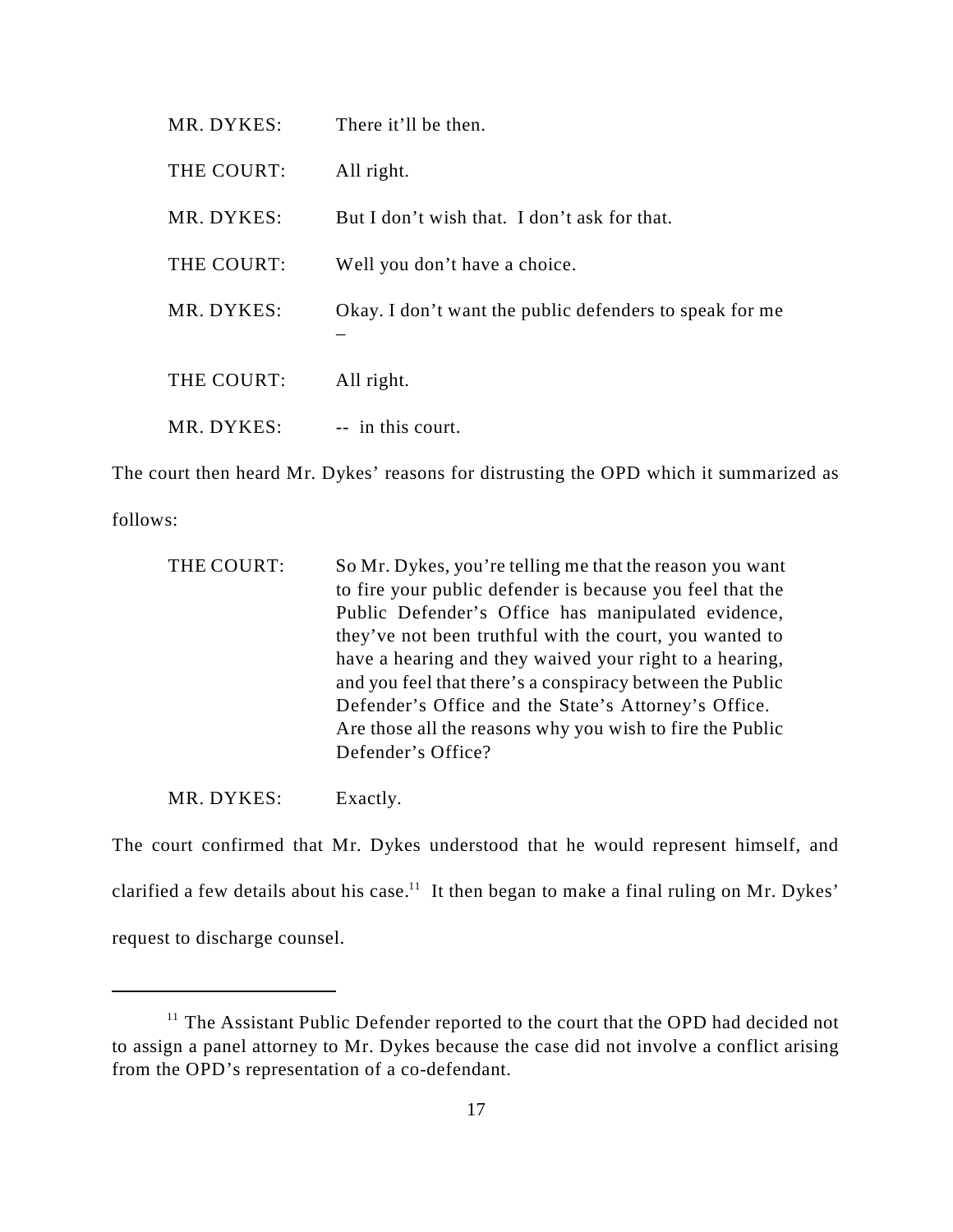- THE COURT: All right, so your request is to discharge the Public Defender's Office from both of these cases … --
- MR. DYKES: I, --
- THE COURT: -- is that right?
- MR. DYKES: --I just don't wish him, no, no, I, I don't want to dischar, I, wanted a, a lawyer. I don't discharge him. I just don't wish him to speak for me. I don't wish him for speak with me cause I don't trust what comes out of his mouth.… I need a lawyer, but I don't want the Public Defender's Office.

\*\*\*

- THE COURT: Right, but you don't have that choice ... that's your only choice, yourself or the Public Defender's Office ... You have to make a choice between those two options …
- MR. DYKES: I don't know what to do Your Honor. I ain't gonna lie. I, I don't know what to do. I, I would like somebody to represent me. I really would. I need somebody cause I'm gonna get attempt.<sup>12</sup> ...
- THE COURT: All right, well I do not hear that you wish to discharge the Office of the Public Defender. You've said over and over again you want an attorney, that's the only attorney available to you. So your Motion
- MR. DYKES: Are you gonna do something for me then?
- THE COURT: -- to Discharge Counsel is denied.

Moments later, Mr. Dykes interrupted the court, stating: "I'll represent myself Your Honor,"

and, "I said I'll represent myself, I don't want him to talk for me."

 $12$  Presumably, Mr. Dykes meant that he would end up in contempt of court.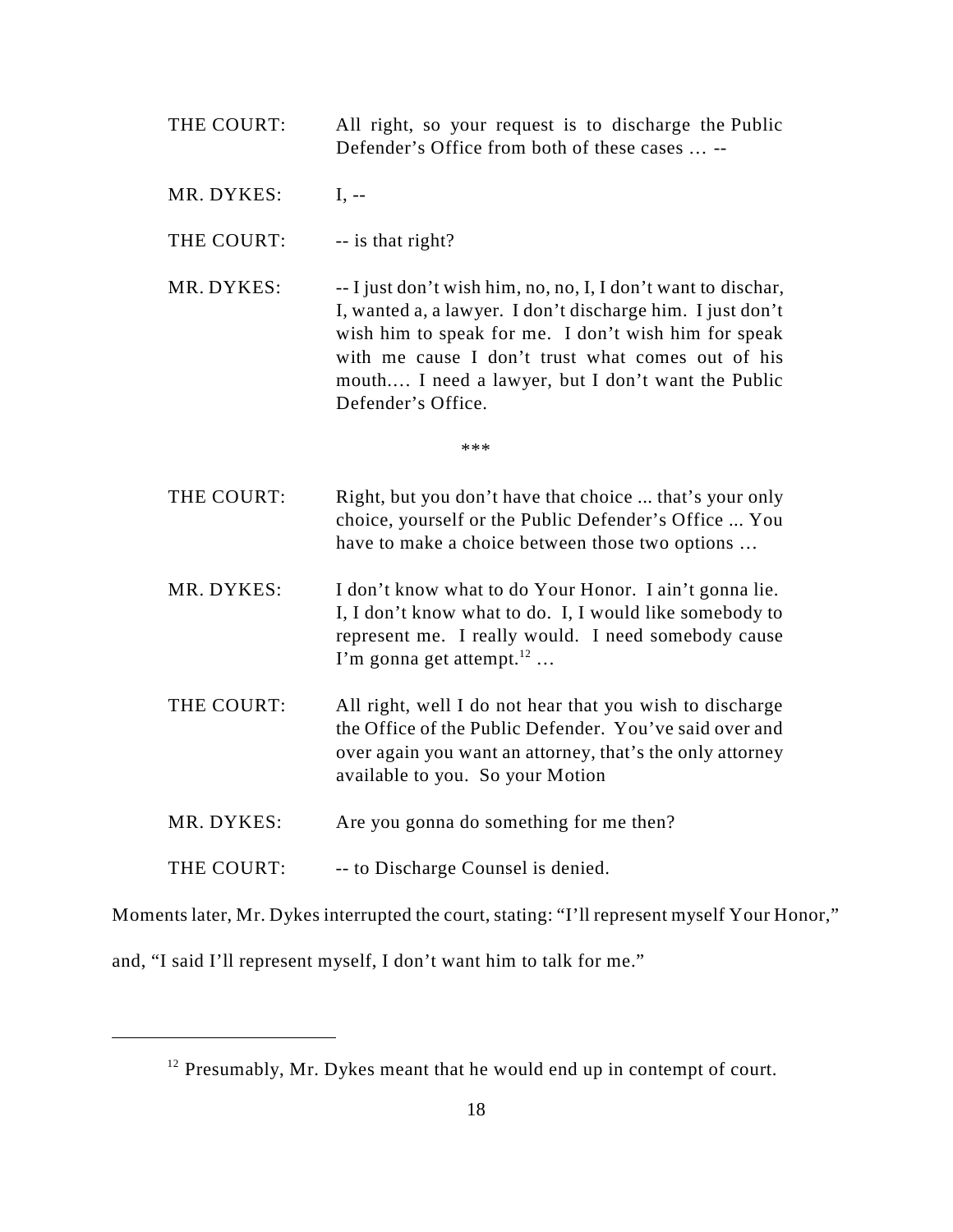The court did not revisit the issue of discharge, but granted another postponement at Mr. Gordon's request, for the defense to prepare in light of the finding earlier that day that Mr. Dykes was competent to stand trial. Trial was scheduled for May 1-3, 2013.

*March 27, 2013 – Hearing on Motion to Fire Public Defender (Judge Nagle*)

On March 19, 2013, Mr. Dykes filed another Motion to Fire Public Defender, claiming that the OPD had fabricated evidence against him and lied to him repeatedly. In his motion, he stated that he "does not want the public defenders office [sic] to speak for him in any manner."`

On March 27, 2013, Mr. Dykes appeared in court on his Motion to Fire Public Defender. At the outset, his Assistant Public Defender, Mr. Gordon, informed the court that if Mr. Dykes discharged him, he would be discharging the entire OPD. Mr. Gordon also told the court, "I believe [Mr. Dykes] … wishes to discharge the entire office." Mr. Dykes explained that he was concerned about a lack of communication between himself and defense counsel, and complained about his experiences with the OPD in several prior cases. After an extended disquisition by Mr. Dykes, Mr. Gordon advised the court that "if he discharges counsel and the court finds no meritorious reason, as long as it's knowing, intelligent, voluntary on his part then that acts as a waiver of his right to counsel." The court gave Mr. Dykes the following advice:

THE COURT: What I'm telling you is I'm not telling you you have to represent yourself. This is a choice that you are now explaining to me the reasons why you wish to represent yourself and not be represented by a competent, a very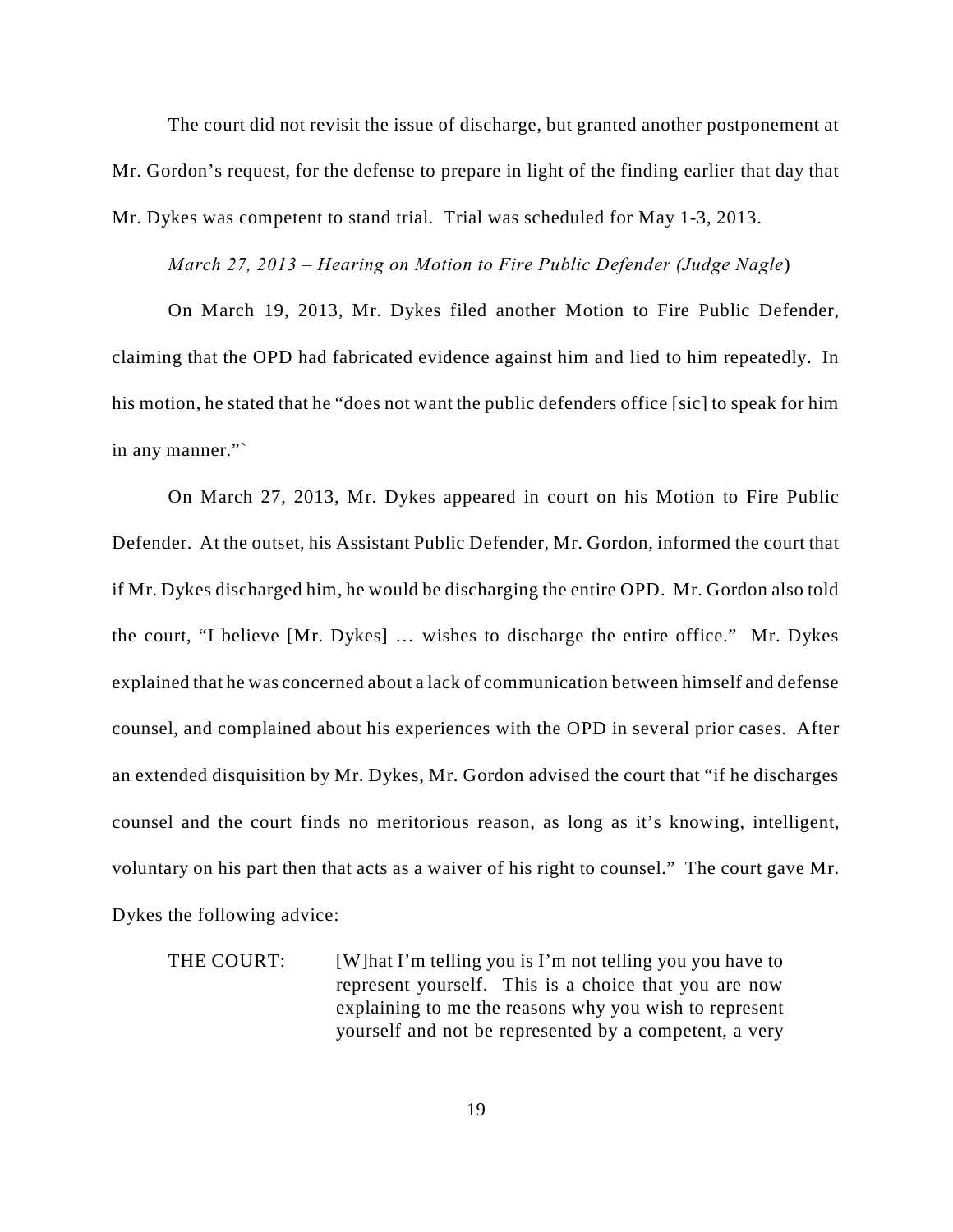competent trial attorney. That's not my choice that is your choice.

\*\*\*

I think that you should have counsel, but you have the right to waive your right to counsel. And that's why we are here. And that's what I have to have a hearing for, and I have to make certain findings on the record if I determine that there is a meritorious reason why you should be able to discharge your attorney.…

So what I'm telling you is that you really ought to think long and hard about what you are doing here right now before we go any further.

Judge Nagle then granted Mr. Dykes' motion to discharge counsel, finding a "meritorious

reason" to do so:

THE COURT: All right. Based on the Maryland Rules, Maryland Rule 4-215, which is Waiver of Counsel, and I'm looking at Section, Subsection (e) Discharge of Counsel Waiver, I find that there is a palpable and obvious distrust that the Defendant has with respect to the Office of the Public Defender and specific attorneys that have been assigned to him to date … And I find that that is clearly a meritorious reason for his request in his Motion to Fire the Public Defender, which essentially means Mr. Gordon and the Office of the Public Defender.…

> I do find, again, if I, just to make, make it absolutely clear that there is a meritorious reason for the Defendant's request.…

> I will advise Mr. Dykes, however, that as to his waiver that he is not going to be assigned other counsel in this matter. He's not gonna, to, going to be assigned by the Office of the Public Defender, which he effectively is discharging at this time. He's not gonna be assigned other counsel from this court. I believe that he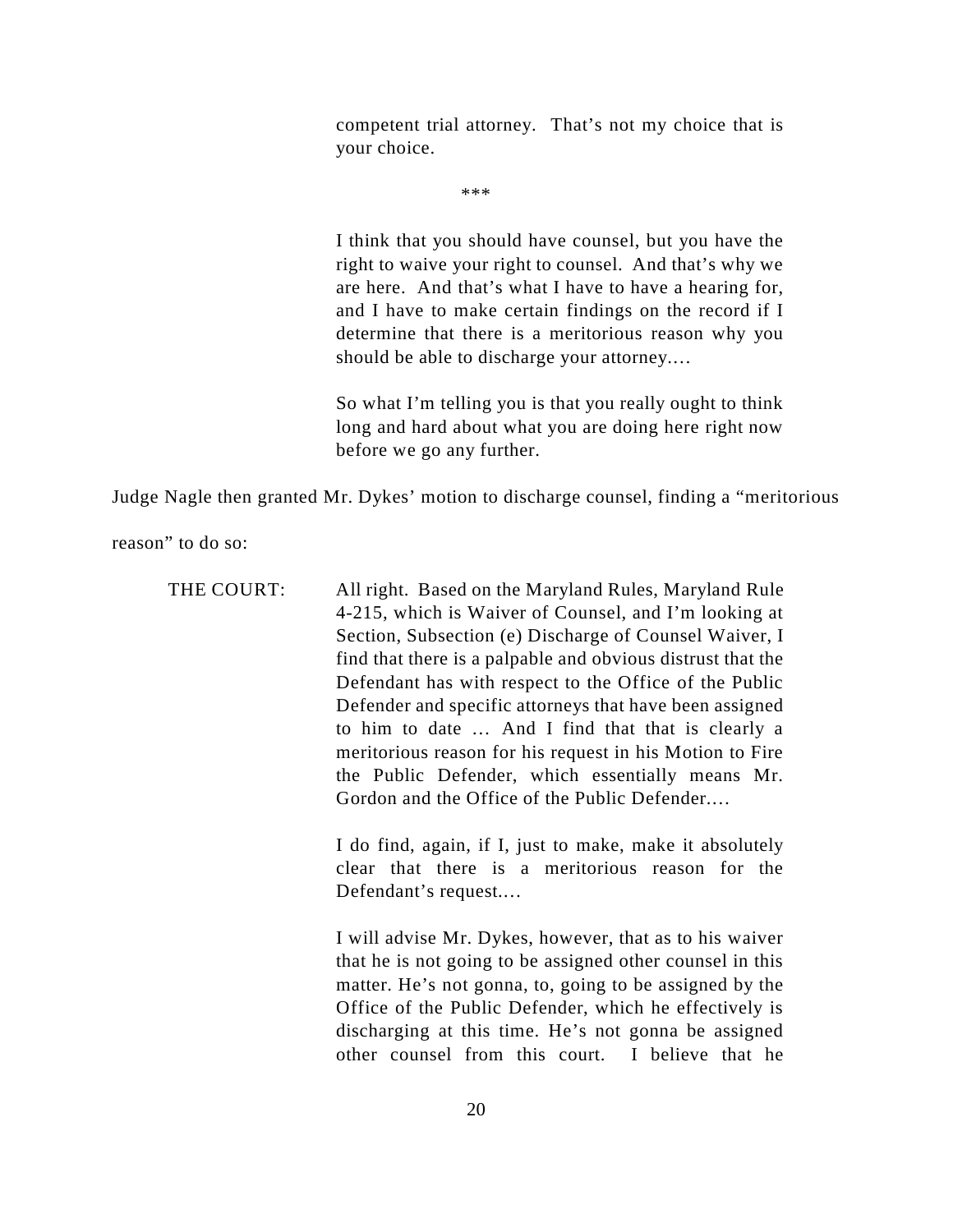understands in his own fashion that he is waiving his right to have counsel in this matter, and I would advise Mr. Dykes and, and after I finish I'll ask you if you understand what I just said; okay. So just give me a moment. Essentially that he understands that he has a right to be represented by an attorney at every stage of these proceedings. He understands that.

Well I'm gonna ask him, do you understand that sir?

- MR. DYKES: Yes sir.
- THE COURT: Okay. Thank you.

You understand that an attorney could be of important help to you in determining whether or not there might defenses to the charges or circumstances and mitigation thereof, and in preparing for and representing you at the trial of the charges; do you understand that?

MR. DYKES: Yes. I understand I would like an attorney. I, I do, I would like an attorney.

THE COURT: Well sir, you have one standing to the right of you, but you know what, well I'm gonna finish what I'm doing.

In accordance with Rule 4-215(a)(1)-(4) & (b), the court then questioned Mr. Dykes to verify that he was aware of his right to counsel and was acting knowingly and voluntarily in discharging his Assistant Public Defender. The court then found that "the Defendant has made a knowing, intelligent, and voluntary waiver of his rights to have counsel. That he is making a free and voluntary election to ask the court to discharge his public defender, which the court is granting." The trial remained scheduled for May 1-3, 2013.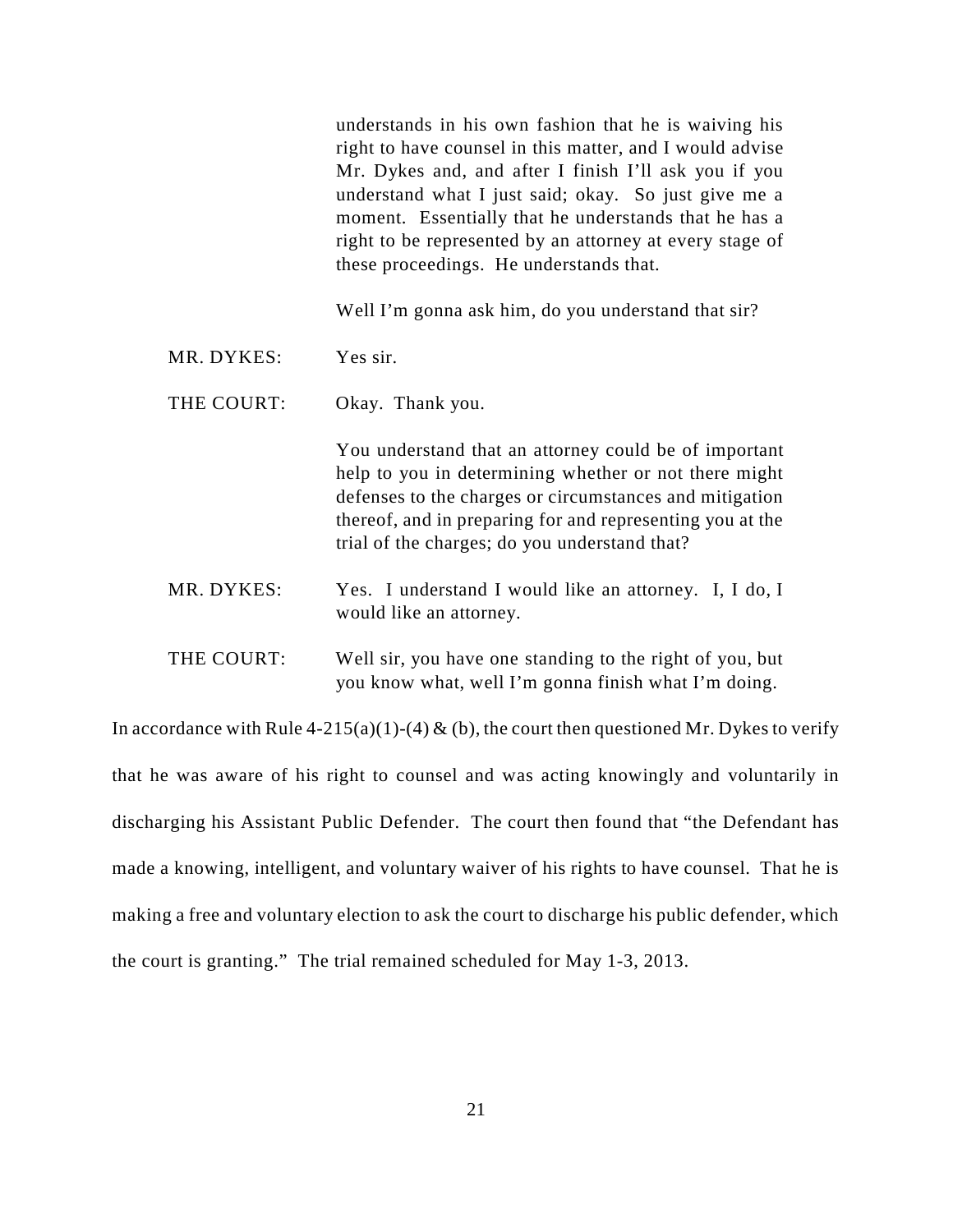#### *Motion for Court-Appointed Counsel (Judge Turnbull)*

On April 16, 2013, Mr. Dykes filed a motion for court-appointed counsel. In a letter to Mr. Dykes on April 25, Judge Turnbull responded, "I have no power to specially assign you a Public Defender or change the Public Defender currently assigned to your case. As such, your Motion to Have Court Appointed Counsel is hereby, DENIED. If you wish to have a new Public Defender assigned you must direct your request to one of the Circuit Court Supervisors at the Public Defender's Office." It appears that Judge Turnbull may not have been aware that Mr. Dykes had recently discharged his Assistant Public Defender and was no longer represented by the OPD.

## *May 1, 2013 – Motion for Appointed Counsel (Judge Souder)*

Mr. Dykes next appeared in court on his scheduled trial date. Mr. Dykes renewed his request for court appointed counsel. The court replied, "I do not have the authority to appoint an attorney for you."<sup>13</sup> Mr. Dykes protested, and the following exchange took place:

| THE COURT: | Well the Office of the Public Defender was willing to<br>represent you. You have, --  |
|------------|---------------------------------------------------------------------------------------|
| MR. DYKES: | No they weren't, Your Honor                                                           |
| THE COURT: | -- you have decided that you do not want that<br>representation.                      |
| MR. DYKES: | They tricked me. They lied to me. They threatened me.<br>How is that representing me? |

 $13$  Moments later, the court repeated, "You're saying you want this court to appoint you an attorney? … I do not have authority to do that."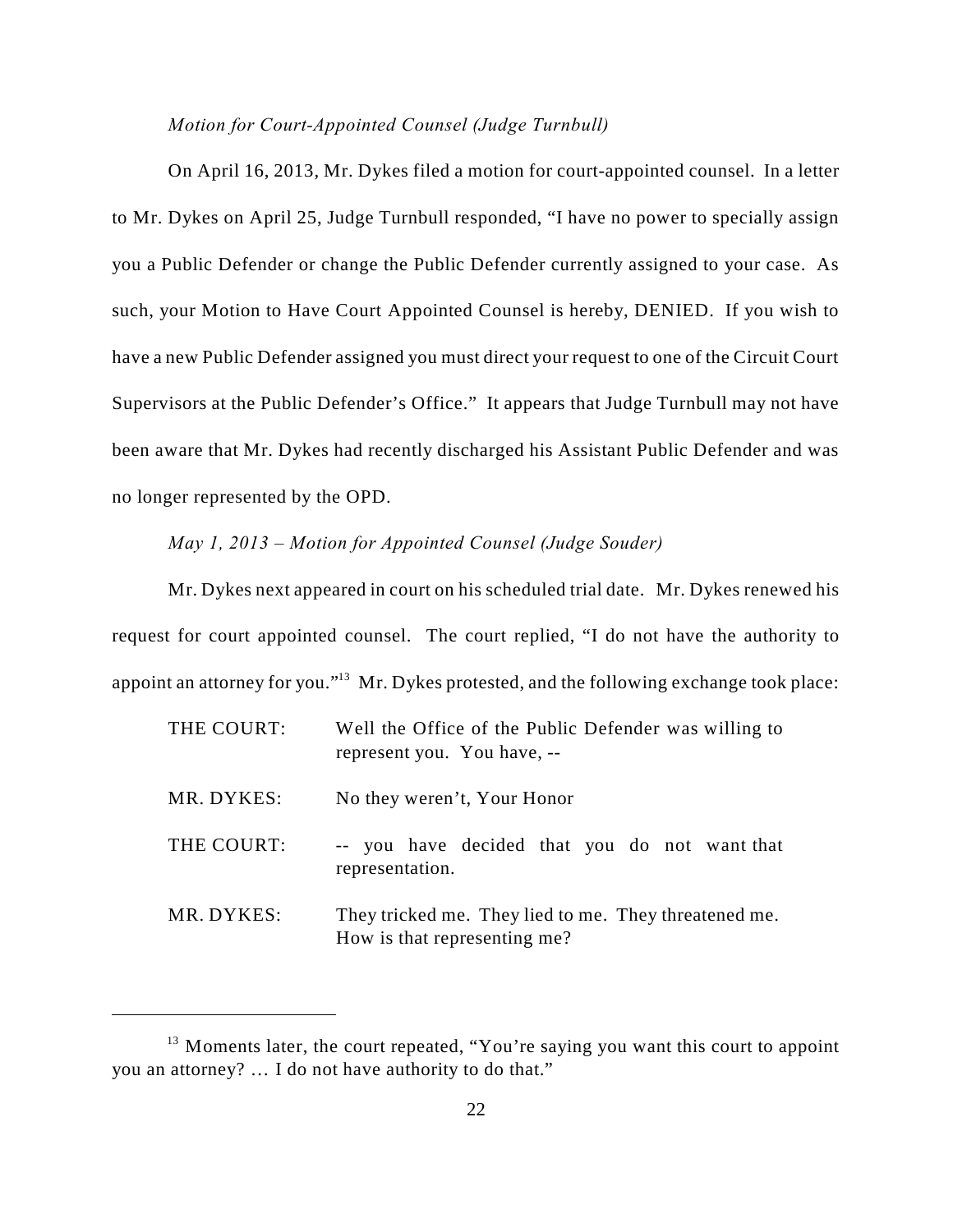| THE COURT: | Your choice is then to represent yourself. What you do<br>not have is a right to an infinite number of lawyers to be<br>appointed for you $-$ |
|------------|-----------------------------------------------------------------------------------------------------------------------------------------------|
| MR. DYKES: | I just want one that will represent me --                                                                                                     |
| THE COURT: | -- until you are satisfied.                                                                                                                   |

The court denied his request for counsel, and proceeded to other motions.

### *C. Trial and Appeal*

Following the motions hearing on May 1, 2013, the court picked a jury and the trial proceeded with Mr. Dykes representing himself. $<sup>14</sup>$  After a two-day trial, he was convicted</sup> of first degree burglary and malicious destruction of property valued at less than \$500. He was found not guilty of theft of property valued between \$1,000 and \$10,000. The third degree and fourth degree burglary charges were nolle prossed.

On May 2, 2013, the court sentenced Mr. Dykes to 20 years in prison for the first degree burglary conviction and 60 days imprisonment for the malicious destruction of property conviction, to run concurrent with the 20-year sentence.

Mr. Dykes appealed. The Court of Special Appeals affirmed the convictions in an unreported opinion. This Court granted his petition for a writ of certiorari to consider whether the trial court erred in failing to appoint counsel for Mr. Dykes and in stating that it lacked the authority to appoint counsel for Mr. Dykes, after finding a meritorious reason to discharge his Assistant Public Defender and the OPD.

 $14$  The trial concerned the Fischer case. The charges in the second case were ultimately nolle prossed.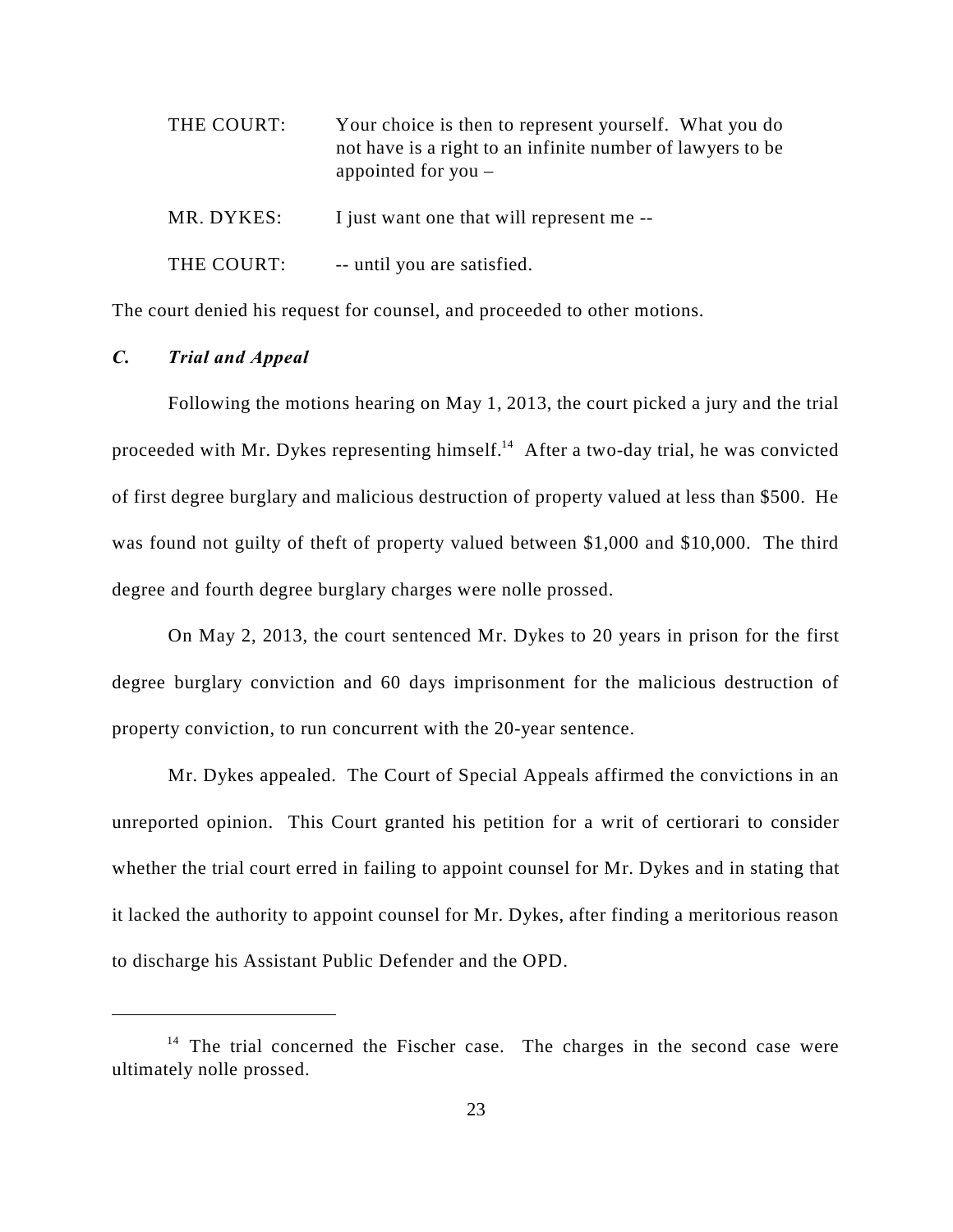#### **Discussion**

**III**

Before this Court, Mr. Dykes asserts that the Circuit Court erred in three pre-trial interactions with him: (1) the March 27, 2013 hearing when the court found that he had a meritorious reason to discharge his Assistant Public Defender, but advised him that his only options were proceeding *pro se* or retaining his current Assistant Public Defender; (2) the April 25, 2013 written response of the administrative judge to Mr. Dykes' request for counsel in which it stated that the court had no power to specially assign an assistant public defender and directed him to the OPD for help; and (3) the May 1, 2013 hearing immediately before trial when the trial court told Mr. Dykes that it lacked authority to appoint counsel for him.

At the March 27, 2013 hearing, the Circuit Court was painstaking in its effort to follow the road map set out in Rule 4-215, at times reciting the language of the rule as it attempted to deal with a defendant who, as the transcripts of the many hearings in this case demonstrate, had difficulty restraining himself from interrupting the court and venting his frustrations. Early in the hearing, the Assistant Public Defender advised the court that he believed that Mr. Dykes wished to discharge the OPD altogether. He later elaborated that, if the court found that Mr. Dykes' reason for discharge was *not meritorious*, it would act as a waiver of counsel if the court found that Mr. Dykes did so knowingly and voluntarily. The court apparently accepted those two conclusions – that the OPD would be out of the case and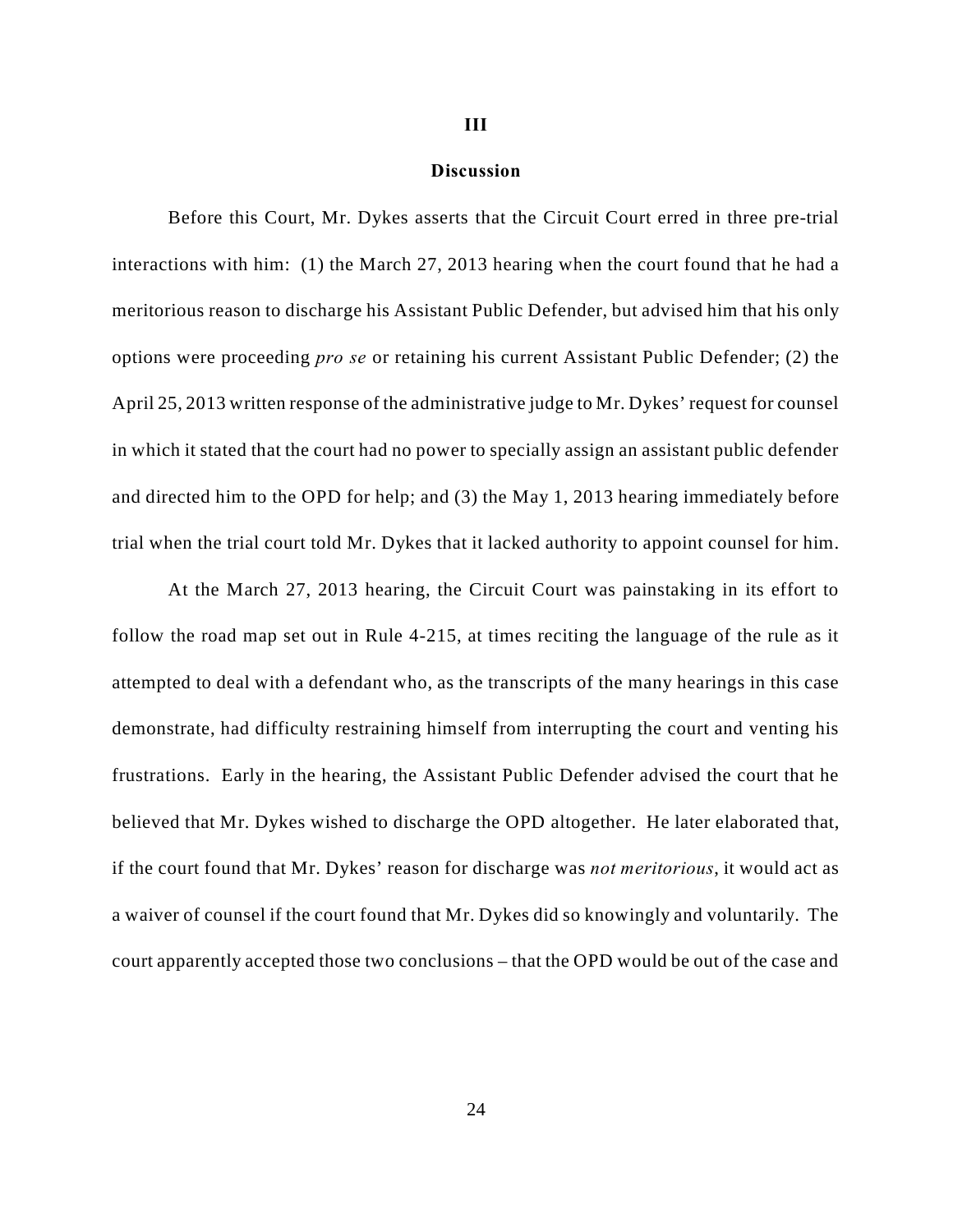that a discharge would be equivalent to a waiver of counsel – despite the fact that it found the premise – a *non-meritorious* reason for discharge – to be lacking.<sup>15</sup>

The determination that Mr. Dykes had a meritorious reason for discharge and the fact that his request for new counsel was raised and repeated well before trial also distinguishes it from many prior cases. This was not a case in which the defendant attempted to manipulate the court on the eve of trial by asserting his right to counsel or withdrawing a waiver of counsel on the eve of trial. *See Jones v. State*, 403 Md. 267, 301-2, 941 A.2d 1082 (2008) (trial court did not abuse its discretion in denying request by defendant on day of trial to withdraw his prior waiver of counsel and to postpone the trial); *Fowlkes*, 311 Md. at 607 (defendant's request to discharge public defender for "unmeritorious" reason at beginning of trial was waiver of right to counsel).

The bottom line was that the court found that Mr. Dykes had a meritorious reason to discharge counsel almost six weeks before the trial date.<sup>16</sup> Mr. Dykes made repeated, unequivocal statements at that hearing that he wanted an attorney and later reiterated that desire to other judges of the court both in writing and in person. Unfortunately, the concepts

 $15$  Apparently neither the Assistant Public Defender nor the Assistant State's Attorney brought this discrepancy to the attention of the court.

<sup>&</sup>lt;sup>16</sup> The Circuit Court identified as a meritorious reason for the discharge of counsel Mr. Dykes' distrust of the OPD and the specific attorneys assigned to him. The State has not contested the merits of that determination, although it argued before us that, on the facts of this case, the Circuit Court would have acted within its discretion if it had found that Mr. Dykes' reasons for discharge were *not meritorious*. We also note that, before us, Mr. Dykes' appellate counsel conceded that distrust of the OPD would not be *per se* a meritorious reason for discharge.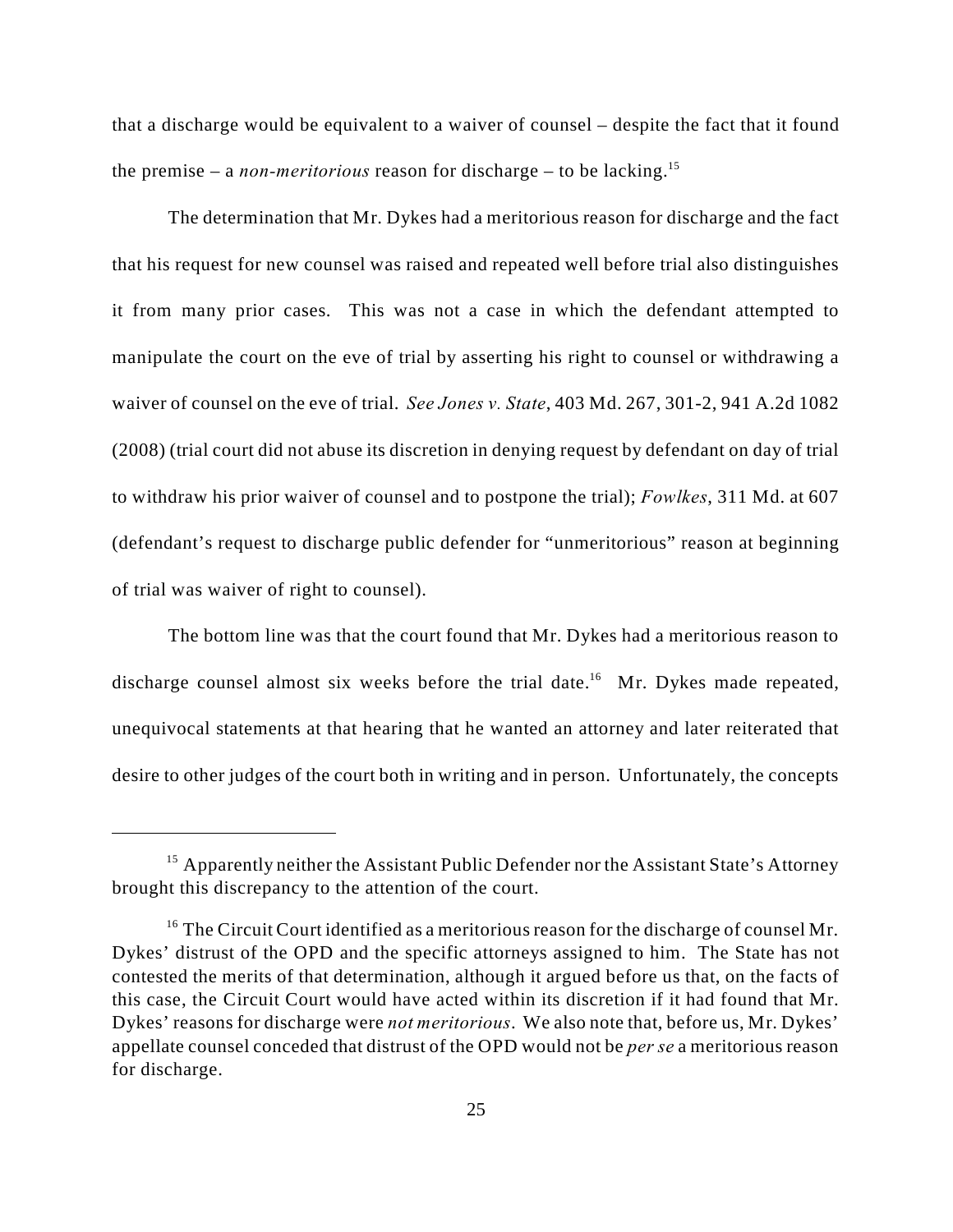of discharge and waiver were nevertheless treated as equivalent, and it is not entirely clear that the judges who dealt with the later requests were aware that the earlier discharge of counsel was for a meritorious reason. Mr. Dykes was therefore addressed as someone who had waived his right to counsel, not as someone who had discharged counsel for a meritorious reason, remained an indigent defendant, $17$  and was therefore entitled to appointment of counsel. $^{18}$ 

One source of confusion here may be that the rule does not explicitly address the situation of an indigent defendant entitled to appointed counsel. Under Rule 4-215(e) when a defendant has a meritorious reason to discharge counsel, the court "must grant the request and, if necessary, give the defendant an opportunity to retain new counsel." *Williams*, 321 Md. at 273. For a defendant who can afford a private attorney, this generally means the time to find and hire a new attorney; thus, the trial court has authority under Rule  $4-215(e)$  to

*Argabright v. State*, 75 Md. App. 442, 460-61, 541 A.2d 1017 (1988).

 $17$  There does not appear to be any dispute that Mr. Dykes continued to qualify for appointment of counsel at the time his Assistant Public Defender was discharged.

 $18$  Some years ago former Chief Judge Bell, while a member of the Court of Special Appeals, described just this situation:

In the instant case, appellant was financially and otherwise entitled to have counsel appointed to represent him, the Public Defender's office having previously so determined. ... Since appellant was financially and otherwise entitled to have counsel appointed to assist him, a finding by the court that the request [for discharge of counsel] was meritorious would impose upon the court the obligation of appointing counsel to replace discharged counsel, the Public Defender's office having declined to do so.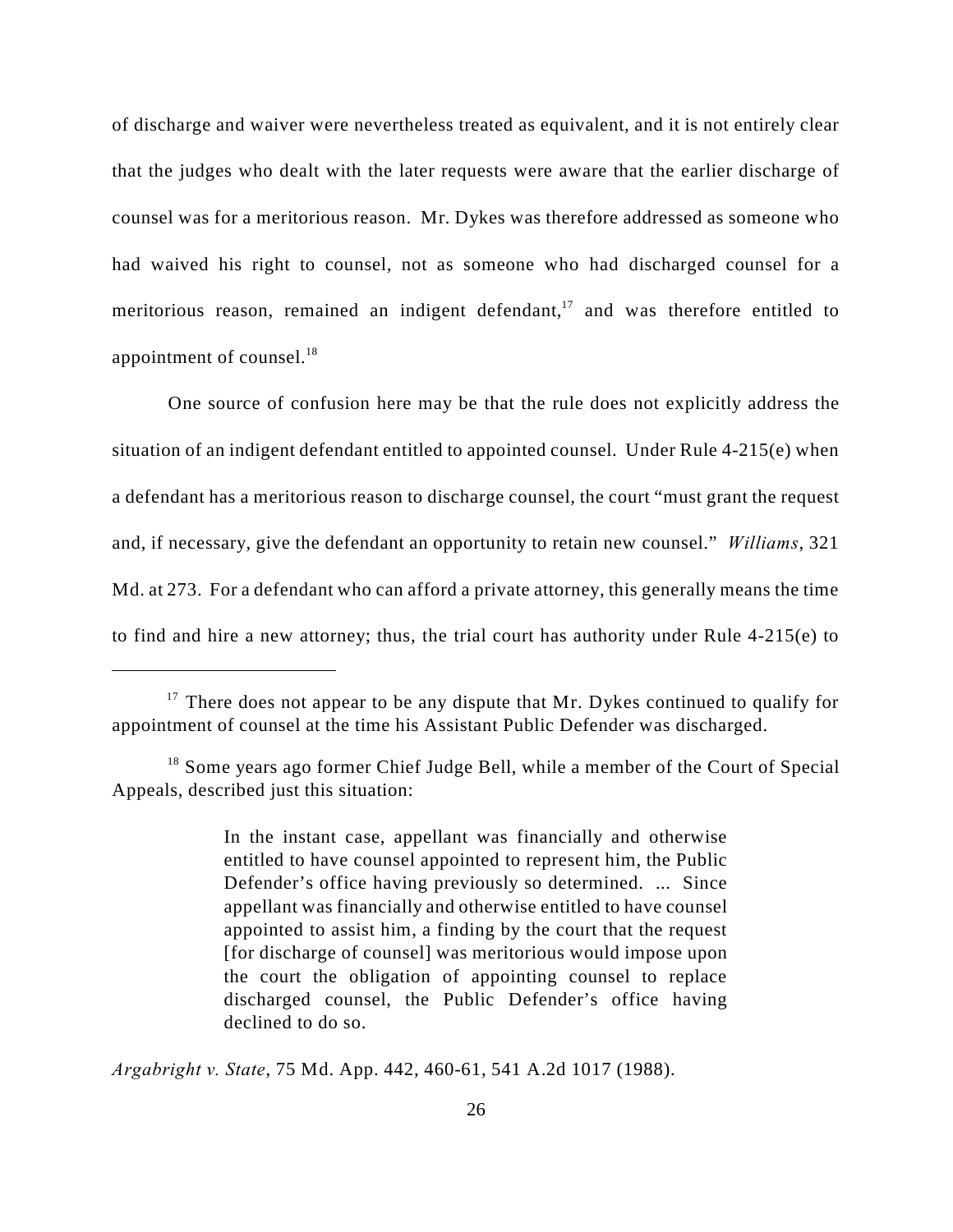continue the case for that purpose. For an indigent defendant, however, "an opportunity to retain counsel" is meaningless if the OPD declines to provide an attorney and the court believes it has no authority to appoint counsel. This would contradict the purpose of Rule 4-215(e) described above: "to protect that most fundamental right to the effective assistance of counsel, which is basic to our adversary system of criminal justice, and which is guaranteed by the federal and Maryland constitutions to every defendant in all criminal prosecutions." *Williams*, 321 Md. at 272.

Under these circumstances, having found a meritorious reason for the discharge of Mr. Dykes' current assistant public defender, the court should have referred Mr. Dykes to the OPD explicitly for the assignment of a new assistant public defender or panel attorney or, if it believed that to be fruitless, $<sup>19</sup>$  acted on its own authority to offer to appoint counsel for him</sup> under its inherent authority. $20$ 

On remand, the Circuit Court should appoint counsel for Mr. Dykes<sup>21</sup> (unless Mr. Dykes affirmatively waives counsel and the court finds, after the appropriate inquiry under Rule 4-215, that he does so knowingly and voluntarily), and set the case for retrial. Should

 $19$  At the March 27, 2013, hearing, the court appeared to believe that it was discharging the entire OPD – perhaps because the Assistant Public Defender had indicated that to be Mr. Dykes' intent.

 $20$  If the court had determined that Mr. Dykes did not have a meritorious reason to discharge his Assistant Public Defender, it would have had no obligation to exercise its inherent authority to appoint counsel or even to direct him back to the OPD to seek substitute counsel.

 $21$  The Circuit Court need not exercise its inherent power to appoint counsel if the OPD is willing to appoint another attorney to represent Mr. Dykes on remand.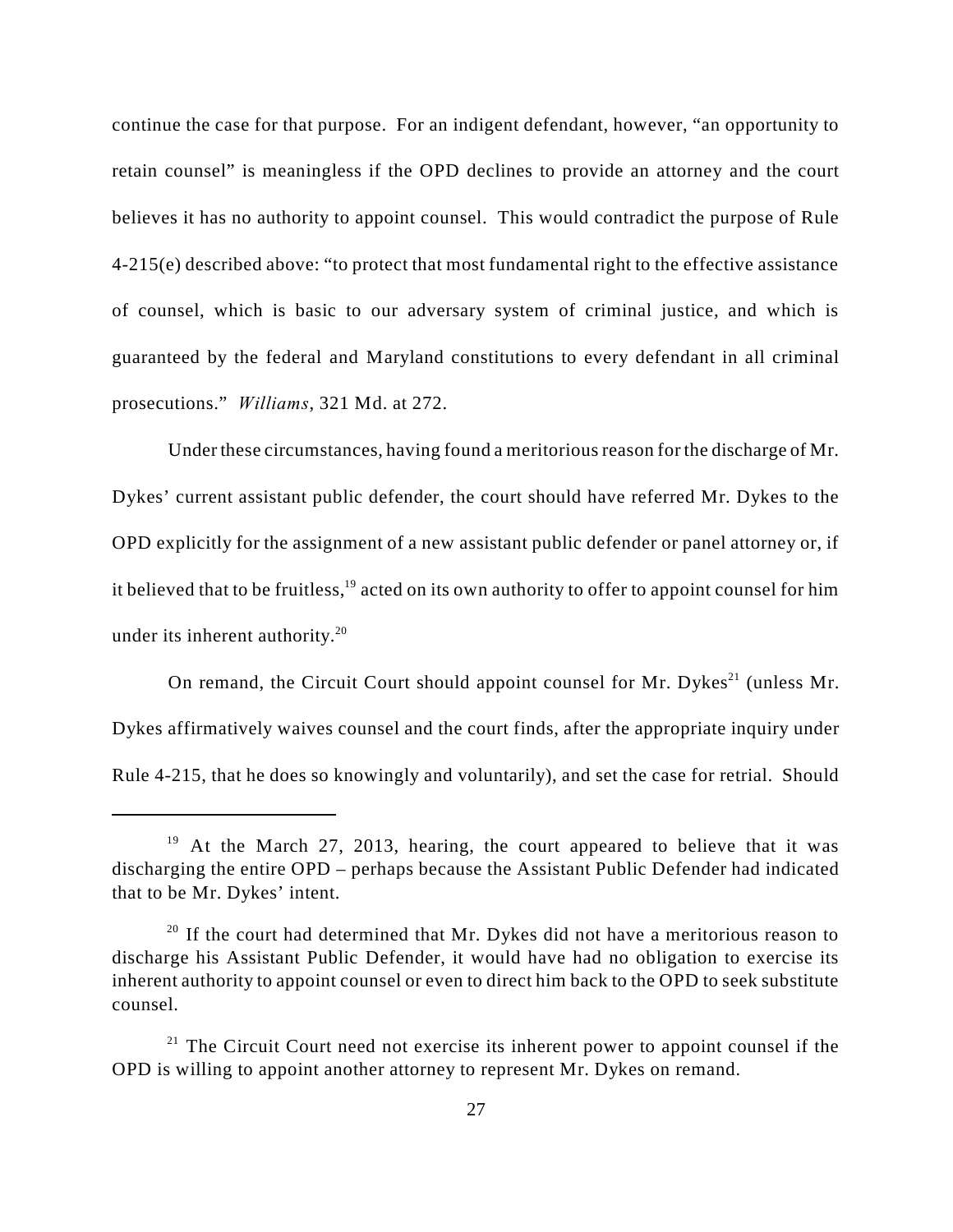Mr. Dykes again seek to discharge counsel, the Circuit Court would, of course, have to assess anew the merits of whatever reason is given and would not be bound by its prior determination of good cause in this case.

#### **IV**

## **Conclusion**

As the many appellate decisions construing Rule 4-215 demonstrate, it is not unusual for a defendant represented by appointed counsel to seek a substitute. Perhaps because of a human tendency to equate price with value, assistant public defenders sometimes do not receive the credit they deserve from those they most directly serve – their clients. In most instances there is no good cause for a court to allow a discharge and appoint new counsel, and the defendant must decide whether to continue with current counsel or to proceed *pro se.*

This is the rare case in which the court found good cause to discharge the assistant public defender assigned to Mr. Dykes. That determination, coupled with Mr. Dykes' continued assertion of his right to counsel, required the court to take some action to obtain counsel for him, perhaps exercising its inherent authority to appoint counsel.

Accordingly, we hold:

1. When an indigent defendant asks to discharge appointed counsel and the trial court determines, after conducting the inquiry required by Rule 4-215(e), that the defendant has a meritorious reason to discharge counsel, the decision to discharge counsel is not itself a waiver of appointed counsel.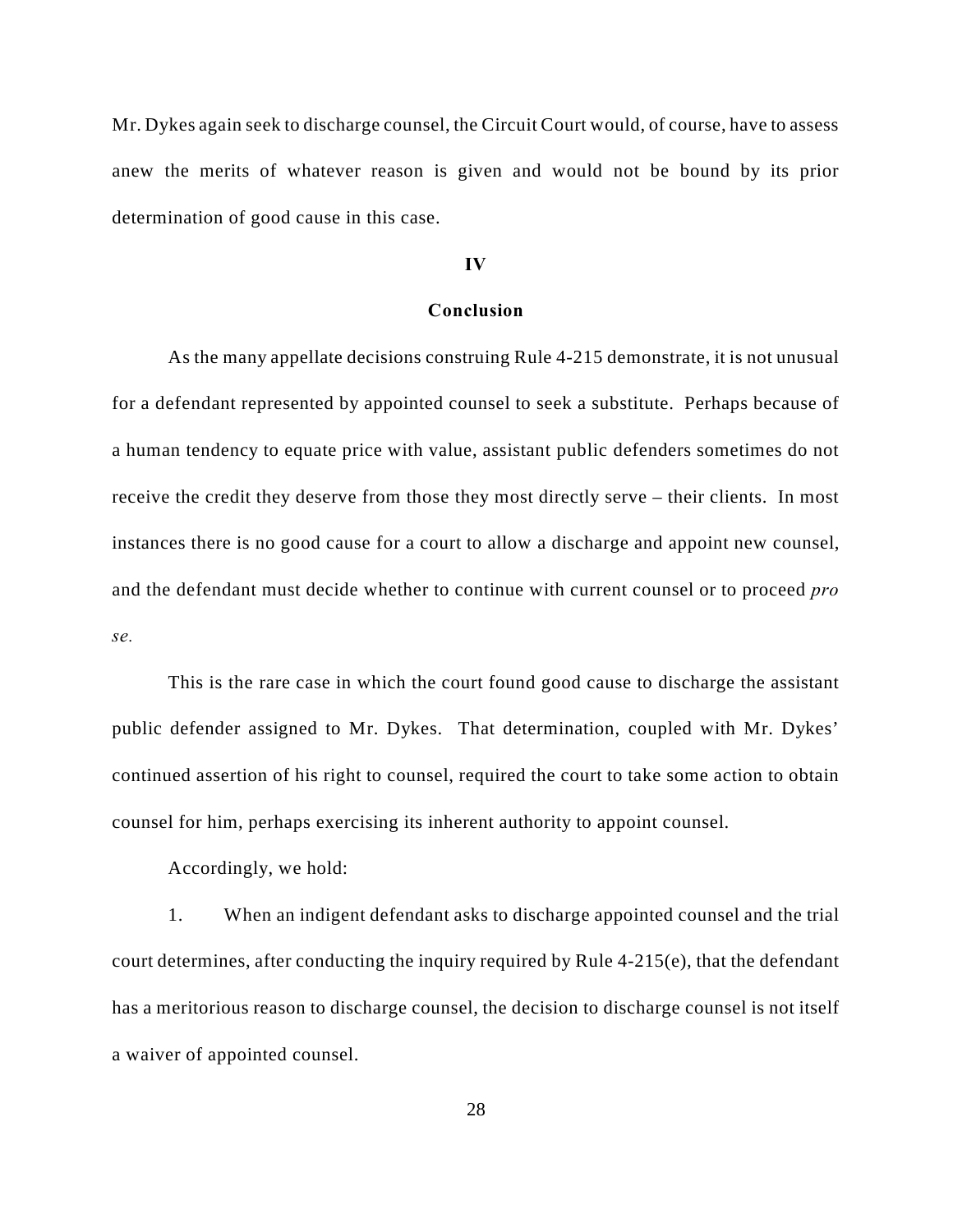2. If an indigent defendant has discharged appointed counsel for a meritorious

reason and the Office of the Public Defender is unable or unwilling to provide new counsel,

the trial court may appoint counsel for that defendant pursuant to its inherent authority.

**JUDGMENT OF THE COURT OF SPECIAL APPEALS REVERSED. CASE REMANDED TO THAT COURT WITH INSTRUCTIONS TO REVERSE THE JUDGMENT OF THE CIRCUIT COURT FOR BALTIMORE COUNTY AND REMAND TO THAT C O U R T F O R F U R TH E R P R O C E E D IN G S CONSISTENT WITH THIS OPINION. COSTS IN THIS COURT AND IN THE COURT OF SPECIAL APPEALS TO BE PAID BY BALTIMORE COUNTY.**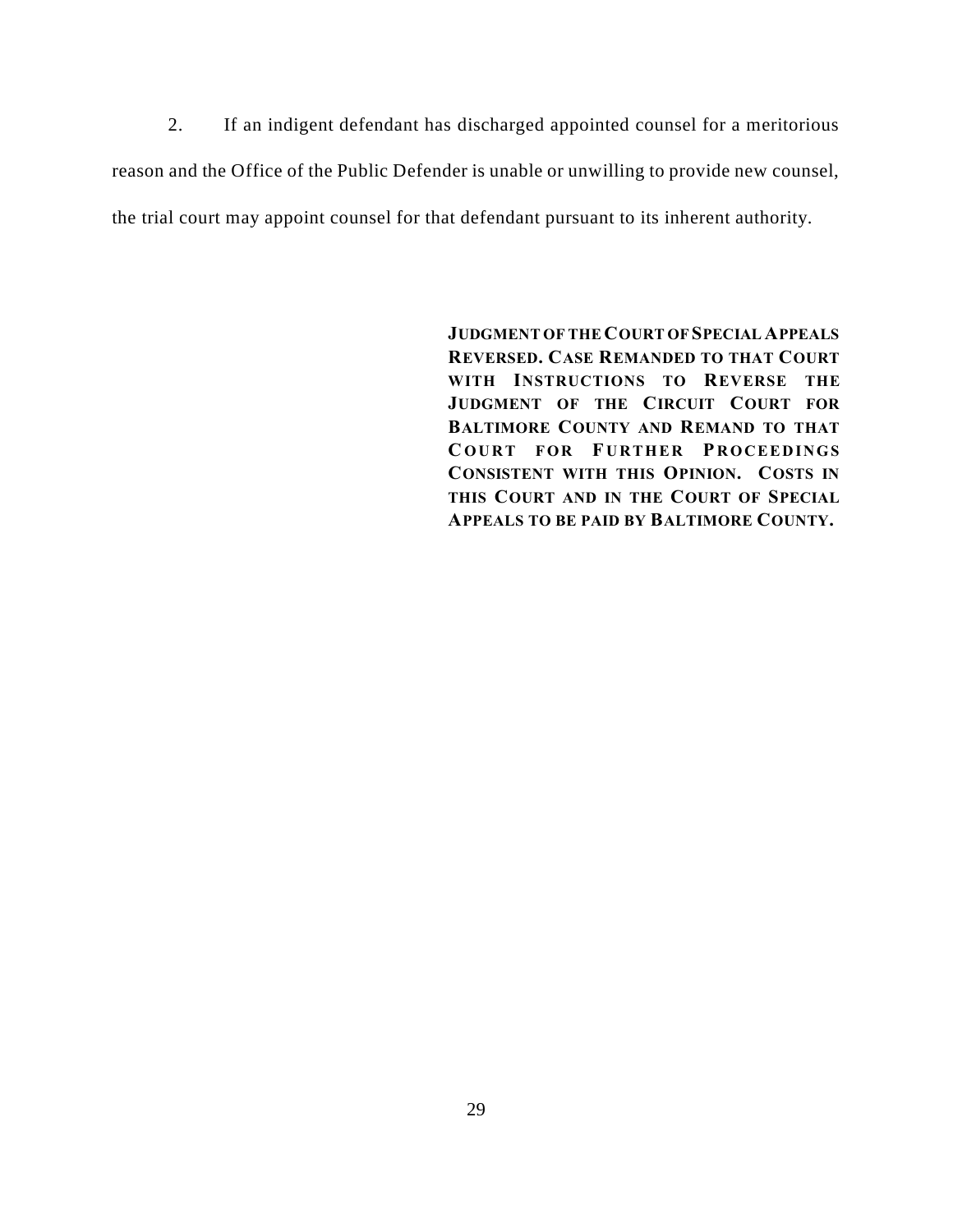Circuit Court for Baltimore County Case No. 03-K-11-006626

Argued: April 8, 2015

### IN THE COURT OF APPEALS

## OF MARYLAND

No. 70

September Term, 2014 \_\_\_\_\_\_\_\_\_\_\_\_\_\_\_\_\_\_\_\_\_\_\_\_\_\_\_\_\_\_\_\_\_\_\_\_\_\_

## ALEXANDER DYKES

v.

# STATE OF MARYLAND \_\_\_\_\_\_\_\_\_\_\_\_\_\_\_\_\_\_\_\_\_\_\_\_\_\_\_\_\_\_\_\_\_\_\_\_\_\_

Barbera, C.J. \*Harrell Battaglia Greene Adkins McDonald Watts,

JJ.

Concurring Opinion by Watts, J. \_\_\_\_\_\_\_\_\_\_\_\_\_\_\_\_\_\_\_\_\_\_\_\_\_\_\_\_\_\_\_\_\_\_\_\_\_\_

\_\_\_\_\_\_\_\_\_\_\_\_\_\_\_\_\_\_\_\_\_\_\_\_\_\_\_\_\_\_\_\_\_\_\_\_\_\_

Filed: August 27, 2015

\*Harrell, J., now retired, participated in the hearing and conference of this case while an active member of this Court; after being recalled pursuant to the Constitution, Article IV, Section 3A, he also participated in the decision and adoption of this opinion.